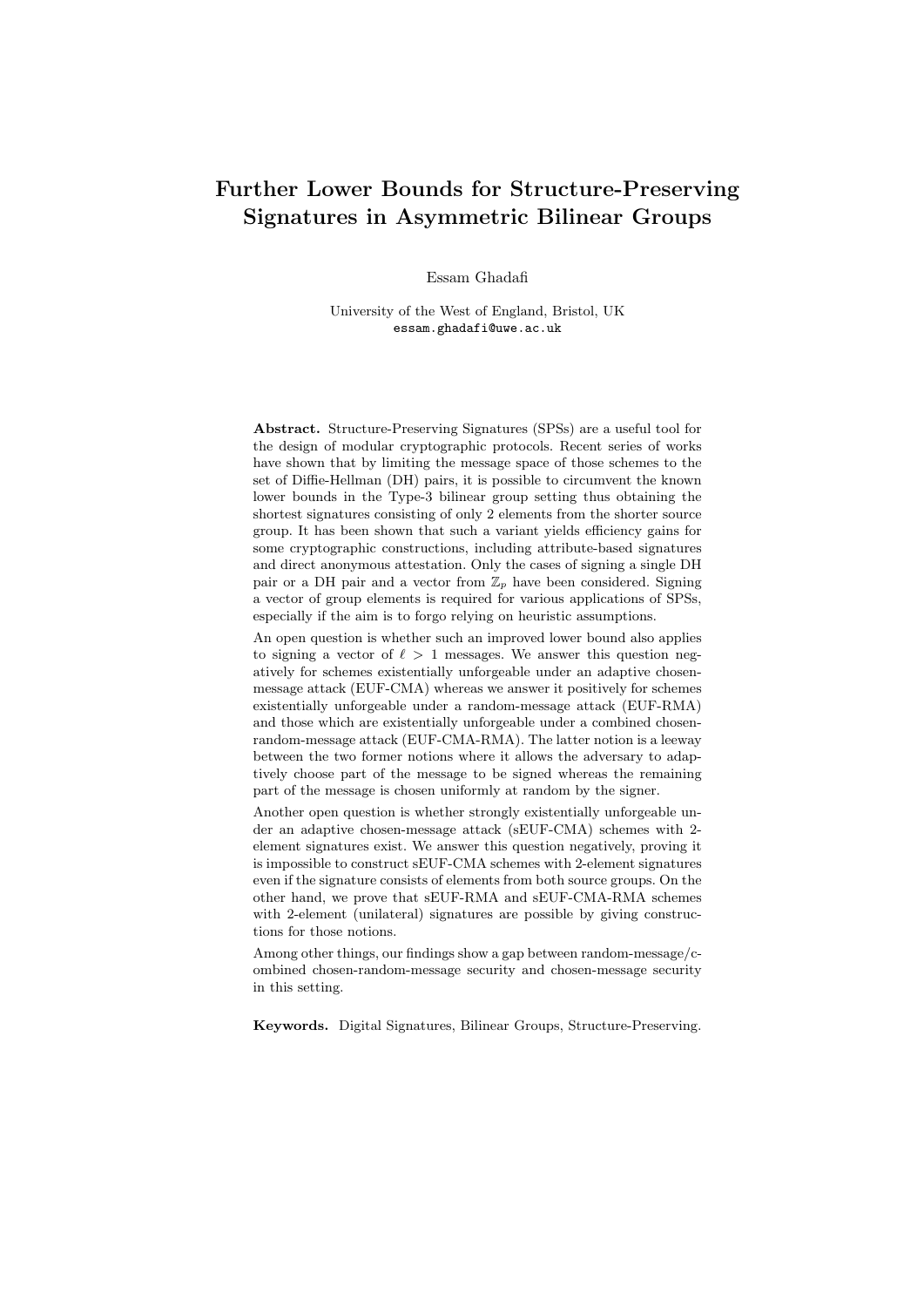#### 1 Introduction

Structure-Preserving Signatures (SPSs) [4] are signature schemes over bilinear groups where the messages, the verification key and the signatures consist of only group elements from either/both source groups. Verification of signatures in those schemes only involves evaluating Pairing-Product Equations (PPEs) and checking group memberships. Such properties make them compatible with widely used constructs such as ElGamal encryption [22] and Groth-Sahai proofs [37]. Hence, they are an ideal building block for designing cryptographic protocols not relying on heuristic assumptions such as random oracles [25]. They have numerous applications which include group signatures, e.g [4, 41], blind signatures, e.g. [4, 27], attribute-based signatures, e.g. [24], tightly secure encryption, e.g. [38, 3], malleable signatures, e.g. [12], anonymous credentials, e.g. [26, 18], network coding, e.g. [12], oblivious transfer, e.g. [34], direct anonymous attestation, e.g. [15, 31], and e-cash, e.g. [13].

Related Work. The notion was coined by Abe et al. [4] but earlier constructions conforming to the definition were given by [35, 34]. The notion has been extensively studied. Constructions in the Type-3 setting (cf. Section 2.1) include [4, 5, 30, 7, 20, 36, 32, 33]. Abe et al. [5] proved that signatures of schemes over Type-3 bilinear groups must contain at least 3 elements, which must include elements from both source groups, and require at least 2 PPEs for verification. This ruled out the existence of schemes with unilateral signatures, i.e. where all signature's components are from one of the source groups. Constructions relying on non-interactive assumptions were given by  $[19, 2, 17, 3, 40, 41, 39, 9, 29]$ . Abe et al. [6] proved that it is impossible to base the security of an optimal Type-3 scheme (i.e. with 3-element signatures) on non-interactive intractability assumptions. This in essence means that schemes based on non-interactive assumptions cannot be as efficient as their counterparts relying on interactive assumptions or those proven secure directly in the generic group model [45, 44]. More recently, Abe et al. [1] proved lower bounds for schemes signing bilateral messages and based on non-interactive intractability assumptions.

Ghadafi [31] gave a randomizable scheme which can only sign a single Diffie-Hellman pair (cf. Section 2.1) yielding 3-element unilateral signatures and requiring the evaluation of 2 PPEs, excluding the cost for checking the well-formedness of the message, to verify signatures. More recently, Ghadafi [32] gave constructions for a single Diffie-Hellman pair yielding signatures consisting of only 2 elements from the shorter source group and requiring besides checking the wellformedness of the message, the evaluation of a single PPE for verification. He argued that restricting the message space to the set of Diffie-Hellman pairs does not restrict applicability of the schemes and used direct anonymous attestation [16], which is a protocol deployed in practice, and attribute-based signatures [42] as an example. Even though [32] gave a partially structure-preserving scheme which can sign a vector of field elements along the single Diffie-Hellman pair, it was left as an open problem to investigate the case of structure-preserving signatures for a vector of group elements. More recently, Ghadafi [33] gave EUF-CMA constructions for a vector of DH pairs with 2-element bilateral signatures.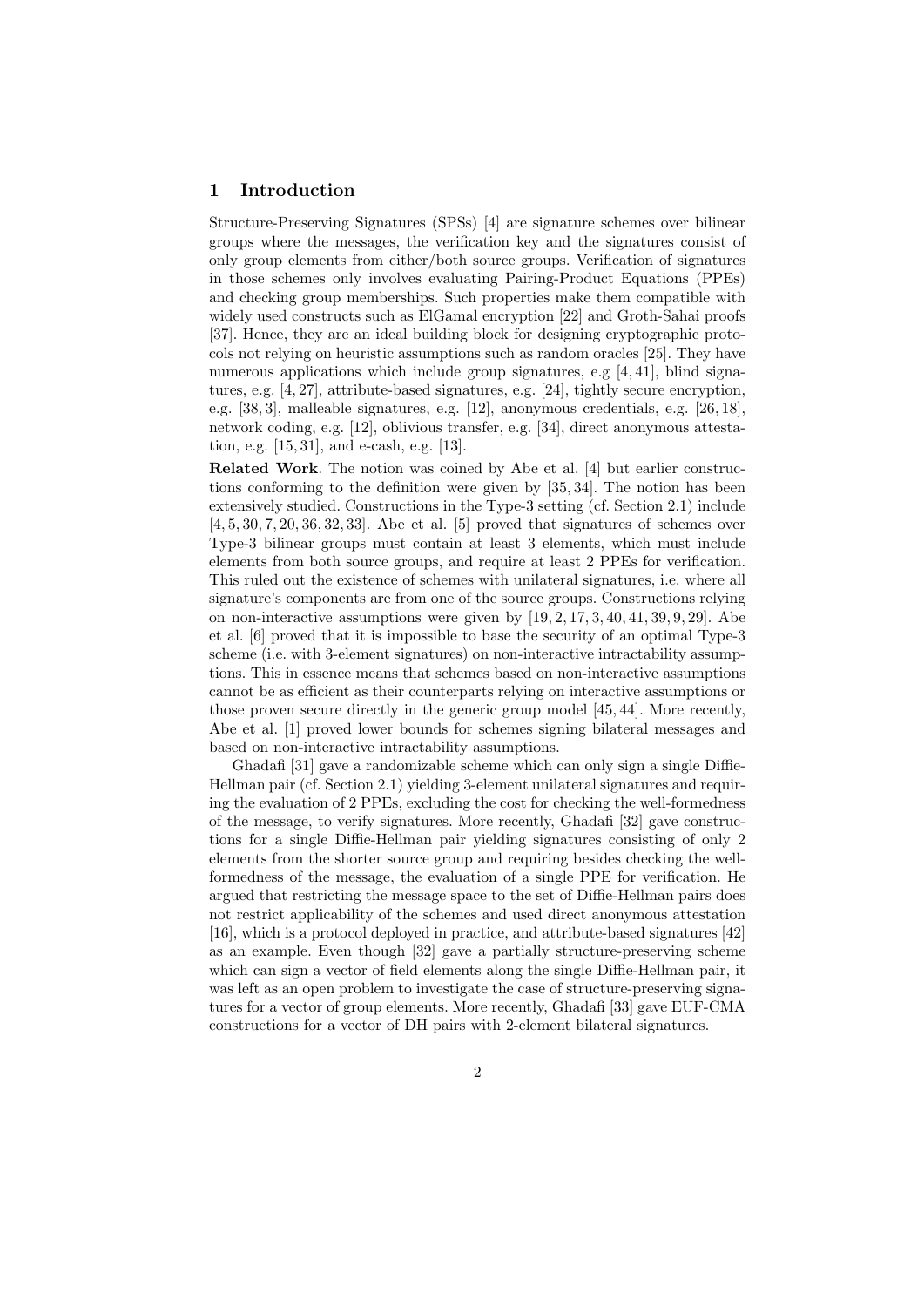Constructions in the Type-2 setting (where an efficiently computable unidirectional homomorphism between the source groups exists) were given in [8, 20, 14, 1].

Fully structure-preserving schemes where even the secret key consists of only group elements from the source groups were recently given by [10, 36, 47].

Motivation & Contribution. Many applications of SPSs require signing a vector of group elements. For instance, consider the case when certifying the public keys of encryption or signature schemes. This is, for instance, required for constructing various variants of anonymous signatures, including group signatures [21], attribute-based signatures [42], proxy signatures [43], k-times anonymous authentication [46], and direct anonymous attestation [16]. This is particularly important when the aim is to dispense with relying on random oracles as in such cases one cannot use standard signature schemes which hinder the structure of the message, e.g. by hashing or requiring knowledge of their discrete logarithm. Therefore, the design of efficient SPS schemes for a vector of messages would have implications for various applications.

SPS schemes on Diffie-Hellman pairs have rendered themselves as a tool to get around the known lower bounds for SPS schemes thus improving efficiency without being too restrictive as they suffice for many applications of SPS schemes. Examples of where SPS schemes on Diffie-Hellman pairs provide better efficency than optimal SPS schemes on unilateral messages include [32, 23]. Also, as argued by [32], optimal SPS schemes on Diffie-Hellman pairs outperform some widely used non-structure-preserving schemes in terms of efficiency.

Note that the size of the elements of one of the source groups is twice as large as that of those from the other source group and hence having schemes with 2-element unilateral signatures from the shorter source group is desirable. A first intriguing open question is whether EUF-CMA SPS schemes for a vector of group elements with 2-element unilateral signatures are possible. We answer this question negatively by proving the impossibility of the existence of such schemes. However, we show that EUF-RMA and EUF-CMA-RMA (cf. Section 2.2) schemes are possible. The latter is a leeway between EUF-RMA and EUF-CMA where it allows the adversary to adaptively choose some part of the message whereas the remaining part of the message is chosen uniformly at random by the signer. While EUF-RMA and EUF-CMA-RMA are both weaker notions than EUF-CMA since unlike the latter, they restrict part of the message to being chosen uniformly at random, we envisage that EUF-CMA-RMA may suffice to replace EUF-CMA for some applications. Consider, for instance,  $\kappa$ -times anonymous authentication schemes [43], where an authority provides users with  $\kappa$  credentials which allow them to anonymously authenticate themselves  $\kappa$  times. The underlying idea for some of the existing constructions is that the credential is a signature by the authority on the user's public key/ID along with a random element chosen by the authority. EUF-CMA-RMA signature schemes may suffice to replace EUF-CMA schemes for such applications.

Another open question is whether strongly existentially unforgeable schemes under an adaptive chosen-message attack (sEUF-CMA) with 2-element (whether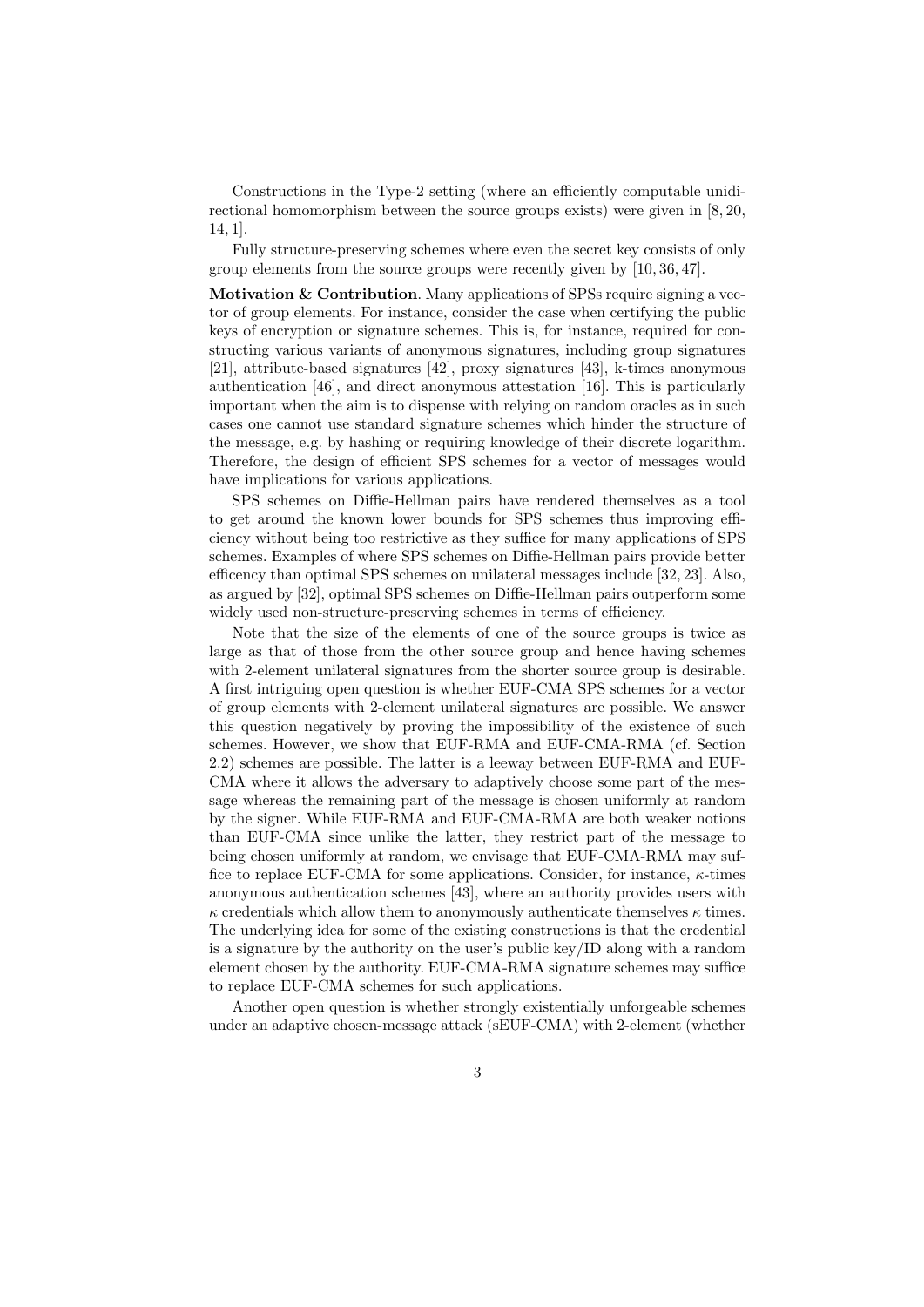unilateral or bilateral) signatures exist. Strong unforgeability is essential for various applications, e.g. [11]. Optimal Type-3 sEUF-CMA schemes for unilateral messages, e.g. [20, 7, 36], have a lower bound of 3-element bilateral signatures, thus, investigating whether the improved lower bound that exploits a special structure of the message also applies to strong unforgeability would have implications for various applications of SPS schemes. We prove that sEUF-CMA schemes with 2-element signatures are not possible. This holds even if the signature is bilateral. On the other hand, we show that sEUF-RMA and sEUF-CMA-RMA schemes with 2-element (unilateral) signatures exist by giving constructions.

Our results highlight a gap between random-message/combined chosen-randommessage security and chosen-message security in this setting.

Paper Organization. We provide some preliminary definitions in Section 2. In Section 3 we prove the impossibility of the existence of EUF-CMA schemes for a vector of  $\ell > 1$  messages with 2-element unilateral signatures. In Section 4 we prove the impossibility of the existence of sEUF-CMA schemes with 2-element signatures regardless of whether the signatures are unilateral or bilateral. Finally, in Section 5 we construct a sEUF-CMA-RMA scheme for a vector of messages with 2-element unilateral signatures.

**Notation.** We write  $y = A(x; r)$  when algorithm A on input x and randomness r outputs y. We write  $y \leftarrow A(x)$  for the process of setting  $y = A(x; r)$  where r is sampled at random. We also write  $y \leftarrow S$  for sampling y uniformly at random from a set S. A function  $\nu(.) : \mathbb{N} \to \mathbb{R}^+$  is negligible (in n) if for every polynomial  $p(.)$  and all sufficiently large values of n, it holds that  $\nu(n) < \frac{1}{p(n)}$ . By PPT we mean running in probabilistic polynomial time in the relevant security parameter. We use [k] to denote the set  $\{1, \ldots, k\}$ .

### 2 Preliminaries

In this section we provide some preliminary definitions.

#### 2.1 Bilinear Groups

A bilinear group is a tuple  $\mathcal{P} := (\mathbb{G}, \mathbb{H}, \mathbb{T}, p, G, H, e)$  where  $\mathbb{G}, \mathbb{H}$  and  $\mathbb{T}$  are groups of a prime order p, and G and  $\tilde{H}$  generate G and H, respectively. The function e is a non-degenerate bilinear map  $e : \mathbb{G} \times \mathbb{H} \longrightarrow \mathbb{T}$ . We refer to  $\mathbb{G}$ and  $\mathbb H$  as the source groups whereas we refer to  $\mathbb T$  as the target group. We use multiplicative notation for all the groups. For clarity we will accent elements of  $\mathbb H$ with  $\tilde{\ }$ . We let  $\mathbb{G}^{\times} := \mathbb{G} \setminus \{1_{\mathbb{G}}\}$  and  $\mathbb{H}^{\times} := \mathbb{H} \setminus \{1_{\mathbb{H}}\}$ . We limit our attention to the efficient Type-3 setting [28], where  $\mathbb{G} \neq \mathbb{H}$  and there is no efficiently computable homomorphism between the source groups in either direction. We assume there is an algorithm  $\beta \mathcal{G}$  that on input a security parameter  $\kappa$ , outputs a description of bilinear groups.

The message space of the schemes we consider is the set of elements of the subgroup  $\widehat{\mathbb{GH}}$  of  $\mathbb{G} \times \mathbb{H}$  defined as the image of the map  $\psi: x \longmapsto (G^x, \tilde{H}^x)$  for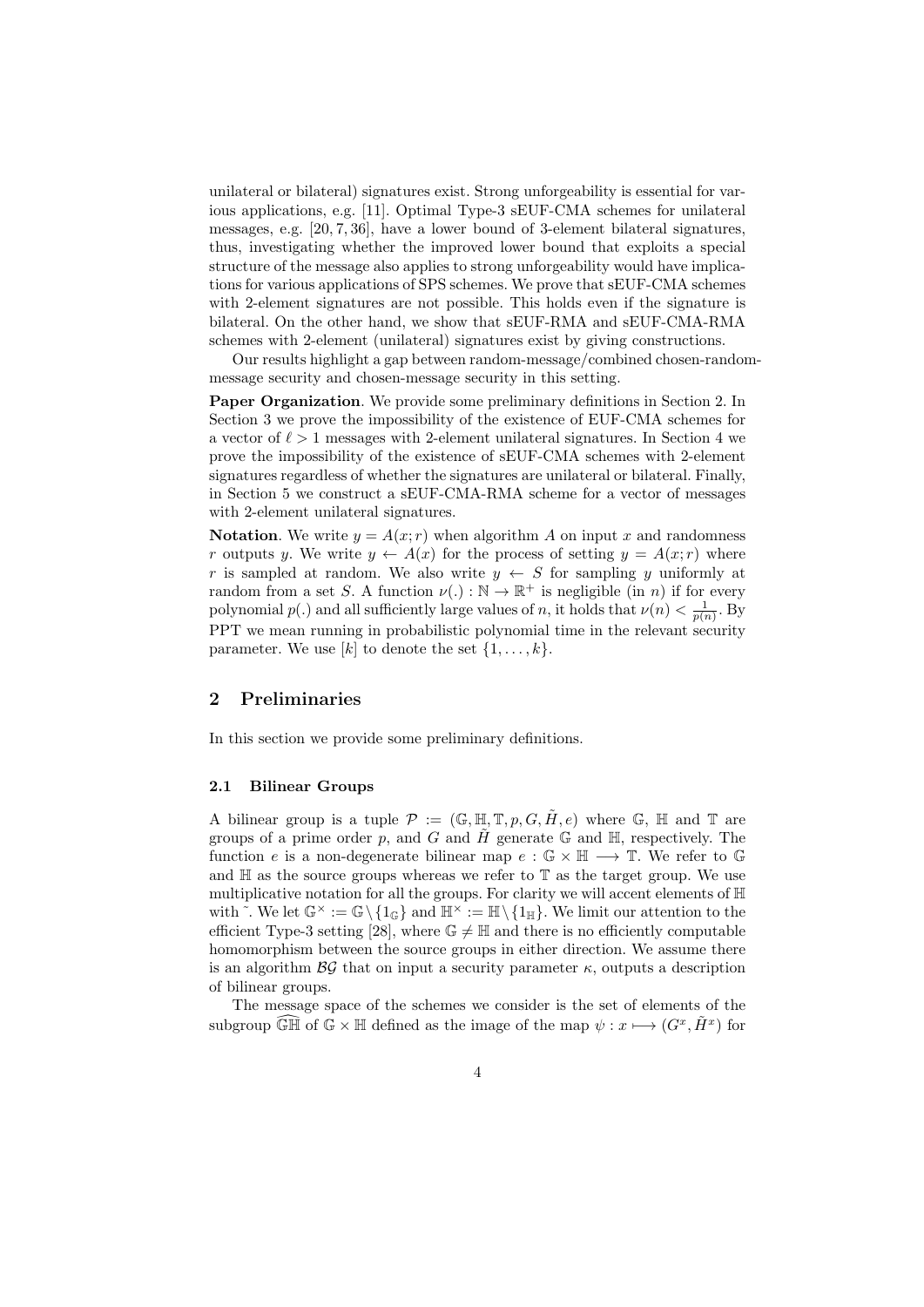$x \in \mathbb{Z}_p$ . One can efficiently test whether  $(M, \tilde{N}) \in \widehat{\mathbb{GH}}$  by checking

$$
e(M, \tilde{H}) = e(G, \tilde{N}) \cdot
$$

Such pairs were called Diffie-Hellman (DH) pairs in [4]. We stress that we do not require that the signer knows the discrete logarithm of the message pair. In fact, in all of our proofs/constructions we assume a signer which does not know/does not exploit knowledge of such an exponent.

#### 2.2 Digital Signatures

A digital signature scheme  $DS$  over a bilinear group  $\mathcal P$  generated by  $\mathcal{BG}$  for a message space  $\mathcal M$  consists of the following algorithms:

KeyGen( $\mathcal{P}$ ): On input  $\mathcal{P}$ , this outputs a pair of signing/verification keys (sk, vk). Sign(sk, m): On input the secret signing key sk and a message  $m \in \mathcal{M}$ , this outputs a signature  $\sigma$  on  $m$ .

Verify(vk,  $m, \sigma$ ): On input the verification key vk, a message  $m \in \mathcal{M}$  and a signature  $\sigma$ , this outputs 0/1 indicating the invalidity/validity of  $\sigma$  on m.

**Definition 1 (Correctness).** A signature scheme  $DS$  over a bilinear group generator  $\mathcal{BG}$  is (perfectly) correct if for all  $\kappa \in \mathbb{N}$ :

$$
\Pr\left[\mathcal{P}\leftarrow \mathcal{B}\mathcal{G}(1^\kappa); (\mathsf{sk},\mathsf{vk})\leftarrow \mathsf{KeyGen}(\mathcal{P}); m\leftarrow \mathcal{M}; \sigma\leftarrow \mathsf{Sign}(\mathsf{sk},m)\\:\mathsf{Verify}(\mathsf{vk},m,\sigma)=1\right)=1.
$$

A signature scheme is said to be existentially unforgeable if it is hard to forge a signature on a new message that has not been signed before where the adversary may see signatures on other messages before outputting her forgery. We distinguish between adaptive chosen-message (EUF-CMA), random-message (EUF-RMA) and combined chosen-random-message (EUF-CMA-RMA) variants of existential unforgeability as defined below.

**Definition 2 (EUF-CMA).** A signature scheme  $DS$  over a bilinear group generator BG is Existentially Unforgeable under an adaptive Chosen-Message Attack if for all  $\kappa \in \mathbb{N}$  for all PPT adversaries A, the following is negligible (in κ):

$$
\Pr\left[\frac{\mathcal{P} \leftarrow \mathcal{B}\mathcal{G}(1^{\kappa}); (\mathsf{sk}, \mathsf{vk}) \leftarrow \mathsf{KeyGen}(\mathcal{P}); (\sigma^*, m^*) \leftarrow \mathcal{A}^{\mathsf{Sign}(\mathsf{sk}, \cdot)}(\mathcal{P}, \mathsf{vk})}{\mathsf{:} \mathsf{Verify}(\mathsf{vk}, m^*, \sigma^*) = 1 \land m^* \notin Q_{\mathsf{Sign}}},\right.\right],
$$

where  $Q_{\text{Sign}}$  is the set  $\{m_i\}_{i=1}^q$  of messages queried to Sign.

Strong Existential Unforgeability under an adaptive Chosen-Message Attack  $(sEUF-CMA)$  is defined similarly and requires that the adversary cannot even output a new signature on a message that was queried to the sign oracle.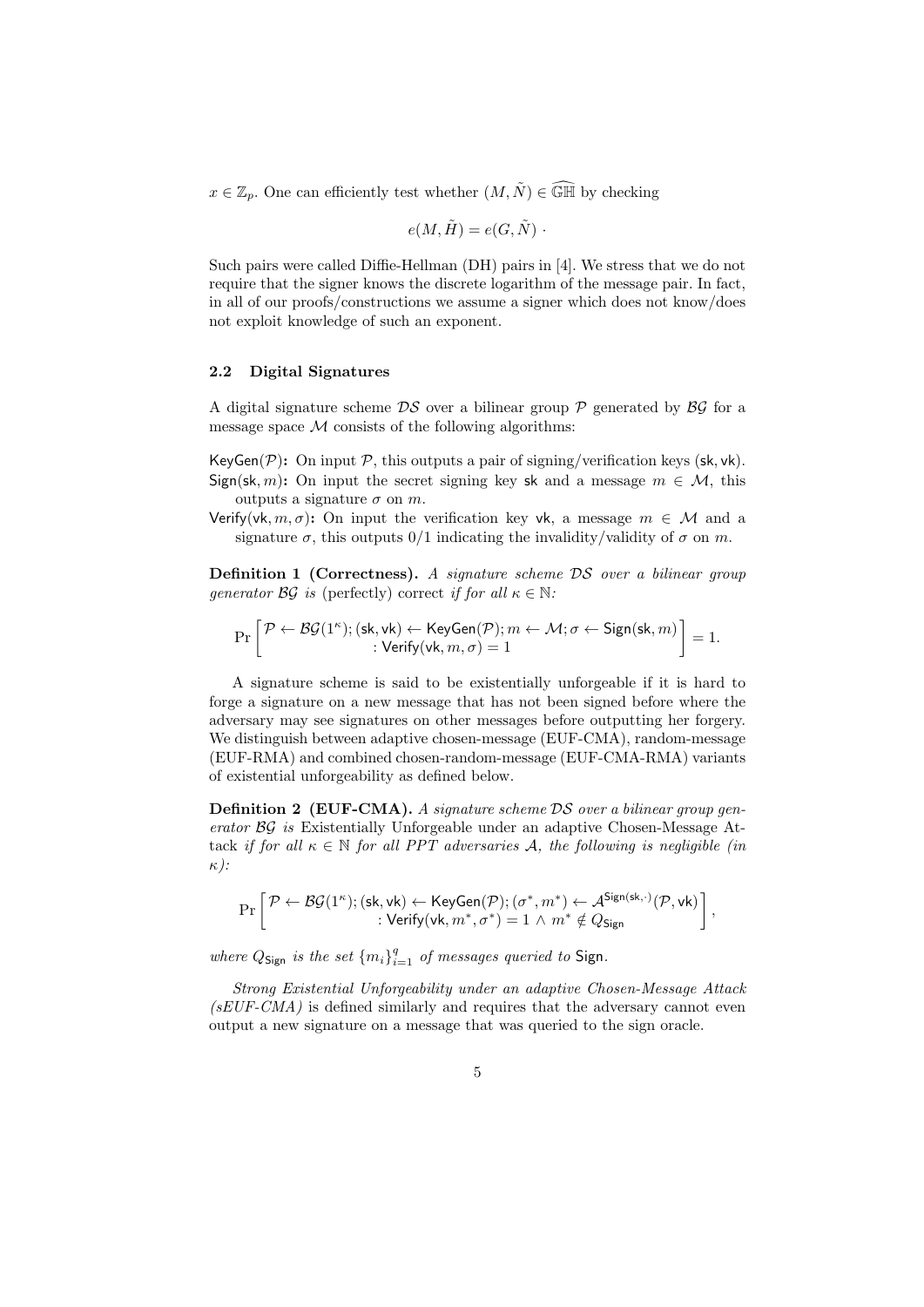**Definition 3 (EUF-RMA).** A signature scheme DS over a bilinear group generator  $\beta \mathcal{G}$  is Existentially Unforgeable under a Random-Message Attack if for all  $\kappa \in \mathbb{N}$  for all PPT adversaries A, the following is negligible (in  $\kappa$ ):

$$
\Pr\left[\frac{\mathcal{P} \leftarrow \mathcal{B}\mathcal{G}(1^{\kappa}); (\mathsf{sk},\mathsf{vk}) \leftarrow \mathsf{KeyGen}(\mathcal{P}); (\sigma^*,m^*) \leftarrow \mathcal{A}^{\mathsf{Sign}(\mathsf{sk})}(\mathcal{P},\mathsf{vk})}{:\mathsf{Verify}(\mathsf{vk},m^*,\sigma^*) = 1 \wedge m^* \notin Q_{\mathsf{Sign}}}\right]\right]
$$

,

where  $Sign$  uniformly samples a message m from  $M$  and returns m and a signature  $\sigma$  on it, and  $Q_{Sign}$  is the set  $\{m_i\}_{i=1}^q$  of messages returned by Sign.

Strong Existential Unforgeability under a Random-Message Attack (sEUF-RMA) is defined similarly and requires that the adversary cannot even output a new signature on a message that was chosen by Sign.

The following variant lies in between the two previous notions where it allows the adversary to adaptively choose some part of the message whereas the remaining part of the message is chosen uniformly at random by the sign oracle.

Definition 4 (EUF-CMA-RMA). A signature scheme DS over a bilinear group generator BG for a message space  $\mathcal{M} = \mathcal{M}_C \times \mathcal{M}_R$  is Existentially Unforgeable under a combined Chosen-Random-Message Attack if for all  $\kappa \in \mathbb{N}$  for all PPT adversaries A, the following is negligible  $(in \kappa)$ :

$$
\Pr\left[\mathcal{P}\leftarrow\mathcal{B}\mathcal{G}(1^{\kappa});(\text{sk},\text{vk})\leftarrow\text{KeyGen}(\mathcal{P});(\sigma^*,m^*,m'^*)\leftarrow\mathcal{A}^{\text{Sign}(\text{sk},\cdot)}(\mathcal{P},\text{vk})\\:\text{Verify}(\text{vk},(m^*,m'^*),\sigma^*)=1\wedge(m^*,m'^*)\notin Q_{\text{Sign}}\right],
$$

where when queried on a message  $m_i \in \mathcal{M}_C$ , Sign uniformly samples a message  $m'_i$  from  $\mathcal{M}_R$  and returns  $m'_i$  and a signature  $\sigma$  on  $(m_i, m'_i)$ , and  $Q_{\mathsf{Sign}}$  is the set  $\{(m_i, m'_i)\}_{i=1}^q$  containing pairs on which signatures have been generated by Sign.

Strong Existential Unforgeability under a combined Chosen-Random-Message Attack (sEUF-CMA-RMA) requires that the adversary cannot even output a new signature on a message pair on which she has obtained a signature from Sign.

#### 2.3 Structure-Preserving Signatures

Structure-preserving signatures [4] are signature schemes defined over bilinear groups where the messages, the verification key and signatures are all group elements from either or both source groups, and verifying signatures only involves deciding group membership and evaluating PPEs of the form of Equation (1).

$$
\prod_{i} \prod_{j} e(A_i, \tilde{B}_j)^{c_{i,j}} = 1_{\mathbb{T}},\tag{1}
$$

where  $A_i \in \mathbb{G}$  and  $\tilde{B}_j \in \mathbb{H}$  are group elements appearing in  $\mathcal{P}, m, \forall k, \sigma$ , whereas  $c_{i,j} \in \mathbb{Z}_p$  are public constants.

Generic Signer. We refer to a signer that can only decide group membership, evaluate the bilinear map  $e$ , compute the group operations in groups  $\mathbb{G}, \mathbb{H}$  and T, and compare group elements as a generic signer.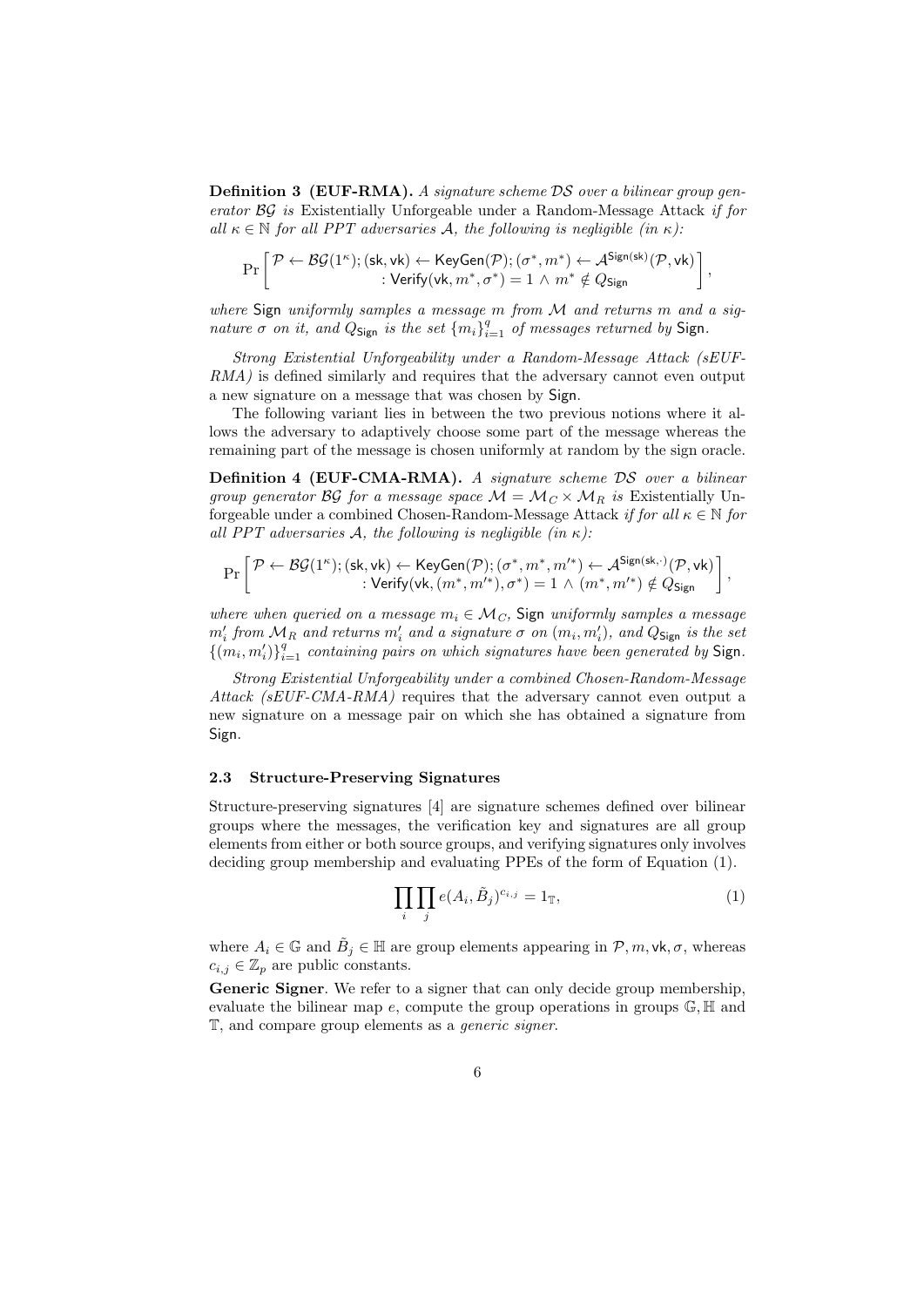## 3 Impossibility of generic-signer EUF-CMA SPS Schemes for a vector of  $\ell > 1$  Messages with 2-element Unilateral Signatures

In this section we prove that generic-signer EUF-CMA SPS schemes for a vector of  $\ell > 1$  messages with 2-element unilateral signatures cannot exist. We start by proving the following theorem which is a generalization of Lemma 1 from [8] for SPS schemes for unilateral messages.

**Theorem 1.** A generic-signer EUF-RMA SPS scheme for a vector of  $\ell > 1$ DH pairs must have for any message vector superpolynomially many potential signatures.

*Proof.* Since the signer is generic, the signature  $\sigma = (\mathbf{R}, \tilde{\mathbf{S}}) \in \mathbb{G}^n \times \mathbb{H}^{\tilde{n}}$  on the message vector  $((M_i, \tilde{M}_i))^{\ell}$  is computed via entry-wise exponentiation as  $\sigma = (\boldsymbol{R}, \tilde{\boldsymbol{S}}) := (G^{\boldsymbol{\alpha}} \prod_{i=1}^\ell M_i^{\boldsymbol{\alpha}'_i}, \tilde{H}^{\boldsymbol{\beta}} \prod_{i=1}^\ell \tilde{M}_i^{\boldsymbol{\beta}'_i})$  $\hat{\boldsymbol{\alpha}}_i^{(\boldsymbol{\beta}_i')}$  for some vectors  $(\boldsymbol{\alpha}, \boldsymbol{\alpha}_1', \ldots, \boldsymbol{\alpha}_{\ell}',$  $(\beta, \beta'_1, \ldots, \beta'_\ell) \in \mathbb{Z}_p^{(\ell+1)n} \times \mathbb{Z}_p^{(\ell+1)\tilde{n}}$ . Let's assume for contradiction that there is a scheme which has a polynomial number of potential signatures. This means there is a polynomial set  $\{(\alpha_i, \alpha_{i,1}', \ldots, \alpha_{i,\ell}', \beta_i, \beta_{i,1}', \ldots, \beta_{i,\ell}')\}_{i=1}^{\text{poly}(\kappa)}$  for some polynomial ploy corresponding to the list of potential signatures. Now given signatures  $\sigma_1 = (R_1, \dot{S}_1)$  and  $\sigma_2 = (R_2, \dot{S}_2)$  on random DH message vectors  $(M_1, \tilde{M}_1)$  and  $(M_2, \tilde{M}_2)$ , respectively, we have with probability  $\frac{1}{\text{poly}(\kappa)^2}$  that those signatures were constructed using the same vector  $(\alpha_i, \alpha_{i,1}', \ldots, \alpha_{i,\ell}', \beta_i,$  $\beta'_{i,1},\ldots,\beta'_{i,\ell}$  for some  $i \in [\text{ploy}(\kappa)]$ . Thus, we have  $\sigma^* = (\mathbf{R}^*, \tilde{\mathbf{S}}^*) = (\mathbf{R}_1^{1-\gamma} \mathbf{R}_2^{\gamma},$  $\tilde{S}_1^{1-\gamma} \tilde{S}_2^{\gamma}$  is a valid forgery on the message vector  $(M_1^{1-\gamma} M_2^{\gamma}, \tilde{M}_1^{1-\gamma} \tilde{M}_2^{\gamma})$  for any  $\gamma \leftarrow \mathbb{Z}_p^{\times}$ . This means such a scheme is not EUF-RMA secure against an adversary which makes 2 (non-adaptive) signing queries.  $\square$ 

We now proceed to proving the impossibility of the existence of genericsigner EUF-CMA (against  $q > 1$  sign queries) SPS schemes for a vector of  $\ell > 1$ messages with 2-element unilateral signatures. We prove that such schemes even for the simpler case where  $\ell = 2$  cannot exist.

**Theorem 2.** There is no generic-signer EUF-CMA (against  $q > 1$  sign queries) SPS schemes for a vector of 2 DH pairs with 2-element unilateral signatures.

Proof. We start by proving the following lemma regarding the number of verification equations required for schemes with 2-element signatures.

Lemma 1. One verification equation (excluding the cost for verifying the wellformedness of the messages) is sufficient for a generic-signer SPS scheme with 2-element signatures.

Proof. Assume a scheme has 2 verification equations. Both equations must pose non-trivial constraint on the signature components as otherwise we can reduce them to a single equation. Since each verification equation must involve at least 1 signature component, we have 3 cases: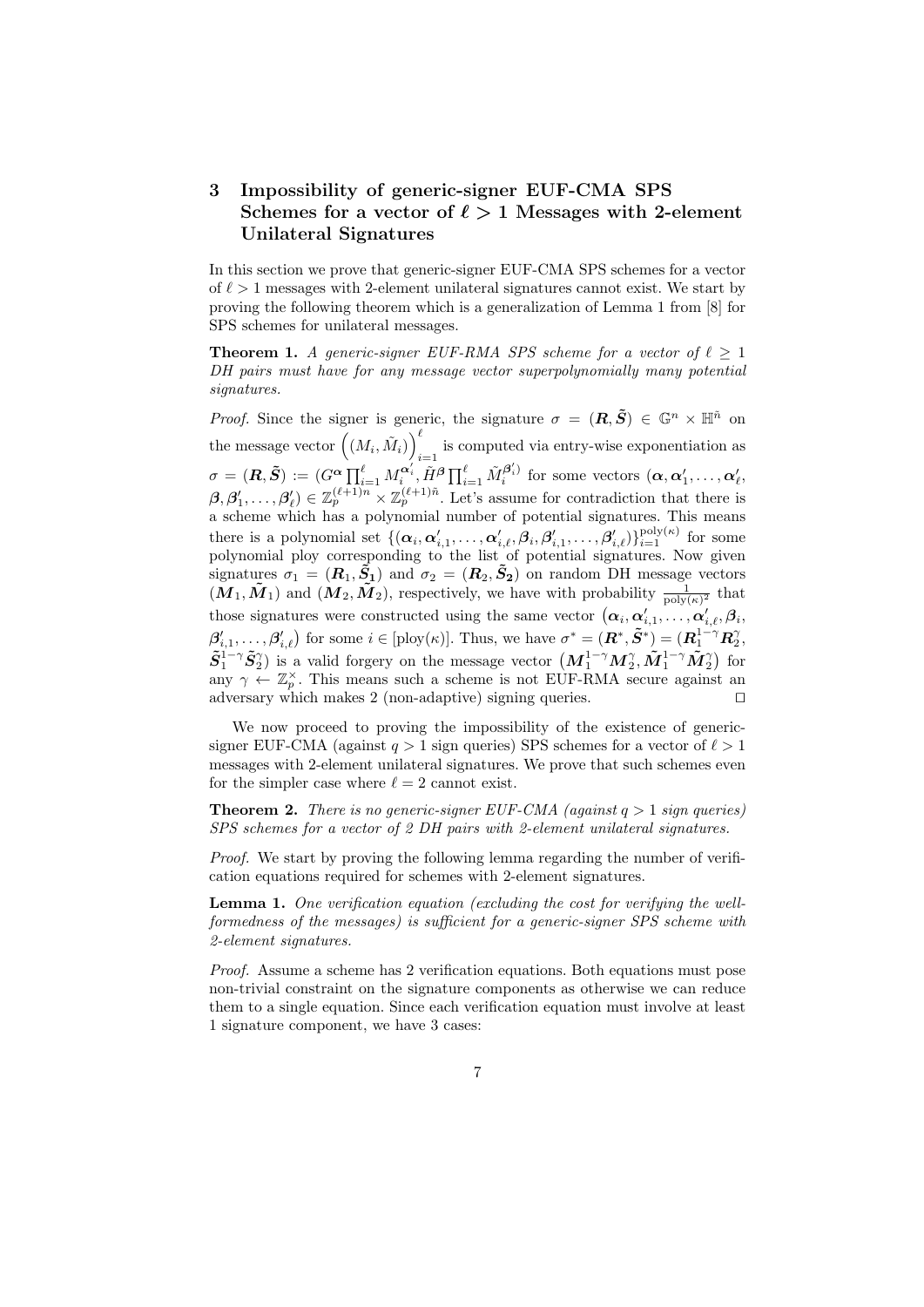- Both equations involve both signature components: This means we have 2 quadratic/linear equations in the discrete logarithm of the signature components. Such an equation system have at most 4 distinct solutions implying that there are at most 4 potential signatures for the message vector which contradicts the proof of Theorem 1.
- One equation involves both signature components whereas the other equation involves only one signature component: This means one equation is quadratic/linear involving both signature components, whereas the remaining equation is linear in one of the signature components. By substituting the value of the signature component in the linear equation into the other equation we end up with one verification equation that is sufficient for verifying the signature.
- Each verification equation involves a single signature component: Since the other constants (the verification key, the public parameters (if any) and the messages) are fixed, we have that each verification equation is a linear equation in one of the signature components, i.e. each equation is a linear equation in one unknown. Thus, there is exactly 1 potential signature for the message vector which contradicts the proof of Theorem 1.

 $\Box$ 

Now let's assume WLOG that the signature is of the form  $\sigma = (S_1, S_2) \in \mathbb{G}^2$ , whereas the verification key is of the form  $(X, \tilde{Y}) \in \mathbb{G}^n \times \mathbb{H}^{n'}$ . The proof for the case where  $\sigma = (\tilde{S}_1, \tilde{S}_2) \in \mathbb{H}^2$  is similar.

A generic signer computes the signature as  $S_i := G^{\frac{\alpha_i(\mathfrak{x},\mathbf{y})}{\alpha_i'(\mathfrak{x},\mathbf{y})}} M$  $\int_{1}^{\beta_{i,1}(x,y)}$ <sub>1</sub><sup>(*x*</sup>,y<sup>)</sup> M  $\frac{\beta_{i,2}(x,y)}{\beta_{i,2}'(x,y)}$ 2 for some multivariate polynomials  $\alpha_{i,1}, \alpha'_{i,1}, \beta_{i,1}, \beta'_{i,1}, \beta'_{i,2}, \beta'_{i,2} \in \mathbb{Z}_p[\mathbf{x}, \mathbf{y}]$  for  $i \in$  ${1, 2}$ . Note that none of those polynomials has a term in  $m_1$  or  $m_2$ , i.e. they are independent of the messages. Thus, it is infeasible for a generic signer to compute a non-trivial signature component where its discrete logarithm  $s_i$  contains a message  $m_i$  (for any  $i \in \{1, 2\}$ ) in a term in the denominator. This means that we must have that the verification equation does not contain the pairings  $e(S_i, \tilde{M}_j)$ for all  $j \in [2]$  and some  $i \in [2]$ , i.e. either  $S_1$  or  $S_2$  is independent of the messages as otherwise this would mean that  $m_i$  appears in the denominator of one of the signature components. Let's assume WLOG that  $S_1$  is independent of the messages, i.e. the verification equation does not contain the pairings  $e(S_1, \tilde{M}_i)$ for  $i = 1, 2$ . This means the scheme has a verification equation of the following form:

$$
e(S_1, \prod_{i=1}^{n'} \tilde{Y}_i^{a_i}) \prod_{i=1}^{2} e(\prod_{j=1}^{n} X_j^{c_{i,j}}, \tilde{M}_i) \prod_{i=1}^{2} e(M_i, \prod_{j=1}^{n'} \tilde{Y}_j^{e_{i,j}} \prod_{j=1}^{2} \tilde{M}_j^{u_{i,j}})
$$

$$
e(S_2, \prod_{i=1}^{n'} \tilde{Y}_i^{b_i} \prod_{i=1}^{2} \tilde{M}_i^{d_i}) = \prod_{i=1}^{n} \prod_{j=1}^{n'} e(X_i, \tilde{Y}_j)^{t_{i,j}} \quad (2)
$$

A generic signer cannot produce a signature component whose discrete logarithm has a term with any of the monomials:  $m_1^2$ ,  $m_1m_2$ , or  $m_2^2$ . Thus, WLOG we can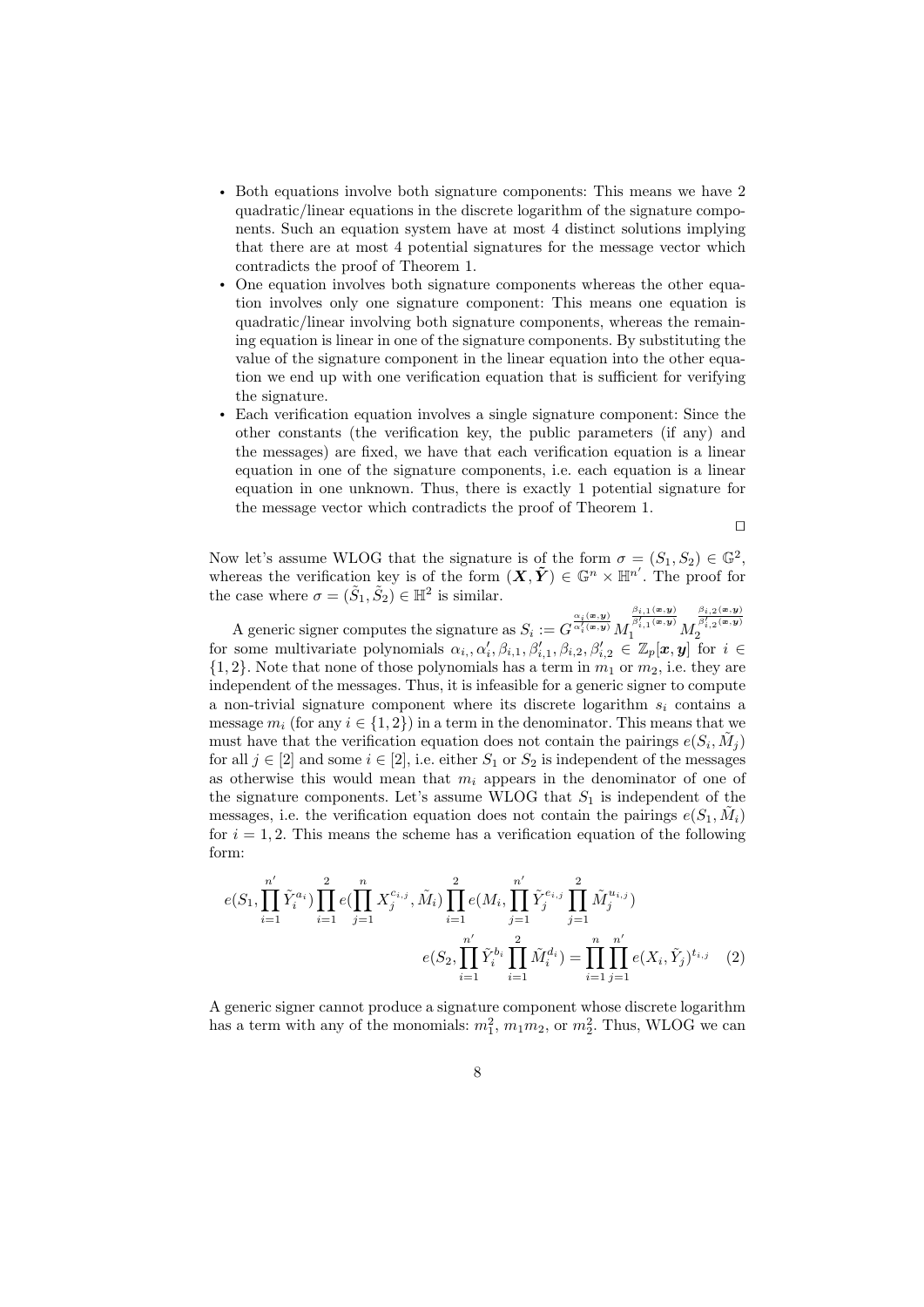also assume that the verification equation does not contain a pairing of the form  $e(M_i, \tilde{M}_j)$  for all  $i, j \in [2]$ , i.e.  $u_{i,j} = 0$  for all  $i, j \in [2]$ . This means the verification equation is of the following form:

$$
e(S_1, \prod_{i=1}^{n'} \tilde{Y}_i^{a_i}) \prod_{i=1}^{2} e(\prod_{j=1}^{n} X_j^{c_{i,j}}, \tilde{M}_i) \prod_{i=1}^{2} e(M_i, \prod_{j=1}^{n'} \tilde{Y}_j^{e_{i,j}})
$$

$$
e(S_2, \prod_{i=1}^{n'} \tilde{Y}_i^{b_i} \prod_{i=1}^{2} \tilde{M}_i^{d_i}) = \prod_{i=1}^{n} \prod_{j=1}^{n'} e(X_i, \tilde{Y}_j)^{t_{i,j}} \tag{3}
$$

Lemma 2 below proves that a scheme with a verification equation of the form of Equation (3) is not secure against an adversary which makes 2 chosen-message sign queries, whereas Lemma 3 proves that even if we consider schemes with a verification equation of the form of Equation (2) such schemes are not EUF-CMA secure against an adversary that makes 3 chosen-message sign queries, which concludes the proof of the theorem.

**Lemma 2.** A SPS scheme for a vector of 2 DH pairs with a verification equation of the form of Equation (3) is not EUF-CMA against 2 (non-adaptive) chosenmessage sign queries.

Proof. We have 2 cases as follows:

- Case  $d_2 \neq 0$ : Choose any 2 distinct messages  $(M_{1,1}, \tilde{M}_{1,1}), (M_1^*, \tilde{M}_1^*)$  and set  $_1, \mu_1$  $(M_{1,2}, \tilde{M}_{1,2}) := (M_{1,1}, \tilde{M}_{1,1})^{\frac{-d_1}{d_2}}, (M_{2,1}, \tilde{M}_{2,1}) := (M_1^*$  $\frac{1}{\gamma}\overline{M^{\frac{\gamma-1}{\gamma}}_{1,1}}, \tilde{M^*_1}$  $\frac{1}{\gamma}\tilde{M}_{1,1}^{\frac{\gamma-1}{\gamma}})$ and  $(M_{2,2}, \tilde{M}_{2,2}) := (M_1^*$  $\frac{-d_1}{d_2\gamma} M_{1,1}^{\frac{d_1(1-\gamma)}{d_2\gamma}}, \tilde{M_1^*}$  $\frac{-d_1}{d_2\gamma}\tilde{M}^{\frac{d_1(1-\gamma)}{d_2\gamma}}_{1,1}).$ After getting signatures  $\sigma_1 = (S_{1,1}, S_{1,2})$  and  $\sigma_2 = (S_{2,1}, S_{2,2})$  on the messages  $((M_{1,1}, \tilde{M}_{1,1}), (M_{1,2}, \tilde{M}_{1,2}))$  and  $((M_{2,1}, \tilde{M}_{2,1}), (M_{2,2}, \tilde{M}_{2,2}))$ , respectively, we can compute a forgery  $\sigma^* = (S_1^*, S_2^*) := (S_{1,1}^{1-\gamma} S_{2,1}^{\gamma}, S_{1,2}^{1-\gamma} S_{2,2}^{\gamma})$  on the message  $((M_1^*, \tilde{M}_1^*), (M_2^*, \tilde{M}_2^*) := (M_1^*, \tilde{M}_1^*)^{\frac{-d_1}{d_2}})$ . This is a valid signature and we have that  $((M_1^*, \tilde{M}_1^*), (M_2^*, \tilde{M}_2^*)) \neq ((M_{1,1}, \tilde{M}_{1,1}), (M_{1,2}, \tilde{M}_{1,2}))$ and  $((M_1^*, \tilde{M}_1^*), (M_2^*, \tilde{M}_2^*)) \neq ((M_{2,1}, \tilde{M}_{2,1}), (M_{2,2}, \tilde{M}_{2,2}))$  for any  $\gamma \in \mathbb{Z}_p^{\times} \setminus$ {1}. • Case  $d_2 = 0$ : Choose random distinct messages  $(M_{1,2}, \tilde{M}_{1,2}), (M_{2,2}, \tilde{M}_{2,2})$ and  $(M_1^*, \tilde{M}_1^*)$  and set  $(M_2^*, \tilde{M}_2^*) := (M_{1,2}^{1-\gamma} M_{2,2}^{\gamma}, \tilde{M}_{1,2}^{1-\gamma} \tilde{M}_{2,2}^{\gamma}).$  Query the sign oracle on  $((M_1^*, \tilde{M}_1^*), (M_{1,2}, \tilde{M}_{1,2}))$  and  $((M_1^*, \tilde{M}_1^*), (M_{2,2}, \tilde{M}_{2,2}))$  to get signatures  $\sigma_1 = (S_{1,1}, S_{1,2})$  and  $\sigma_2 = (S_{2,1}, S_{2,2})$ , respectively. We have that  $\sigma^* = (S_1^*, S_2^*) := (S_{1,1}^{1-\gamma} S_{2,1}^{\gamma}, S_{1,2}^{1-\gamma} S_{2,2}^{\gamma})$  is a valid forgery on  $((M_1^*, \tilde{M}_1^*)$ ,
	- $(M_2^*, \tilde{M}_2^*)$  for any  $\gamma \leftarrow \mathbb{Z}_p^{\times}$ . We have that  $((M_1^*, \tilde{M}_1^*), (M_2^*, \tilde{M}_2^*)) \notin \{((M_1^*, \tilde{M}_1^*),$  $(M_{1,2}, \tilde{M}_{1,2}), ((M^*_1, \tilde{M}^*_1), (M_{2,2}, \tilde{M}_{2,2}))\}.$

This concludes the proof.

$$
\Box
$$

**Lemma 3.** A SPS scheme for a vector of 2 DH pairs with a verification equation of the form of Equation (2) is not EUF-CMA against 3 (non-adaptive) chosenmessage sign queries.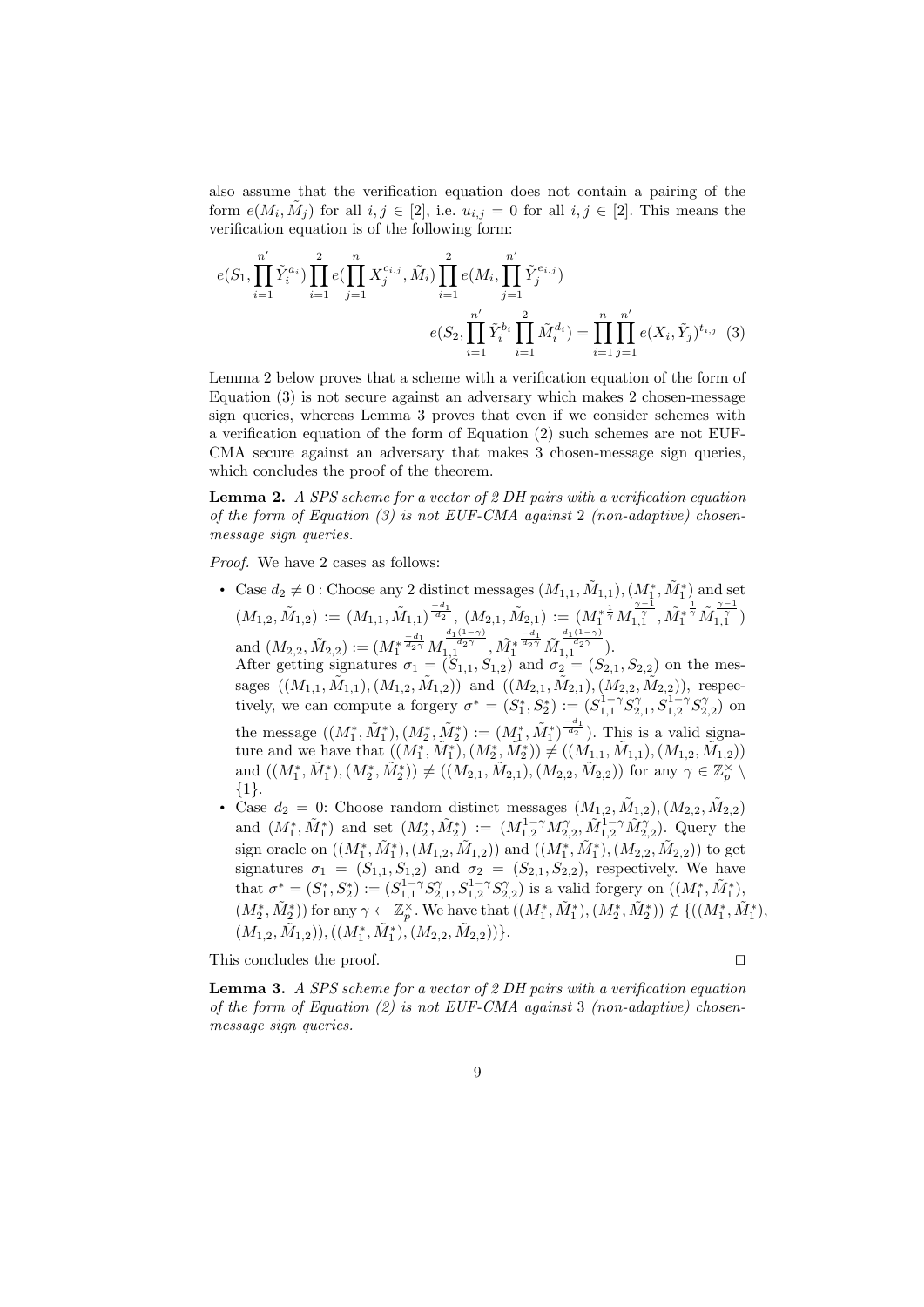Proof. We have 2 cases as follows:

• Case  $d_2 \neq 0$ : Choose any distinct messages:  $(M_1^*, \tilde{M}_1^*)$ ,  $(M_2^*, \tilde{M}_2^*)$  and  $(M_{3,1}, \tilde{M}_{3,1})$ . Set:

$$
\begin{split} &(M_{1,1},\tilde{M}_{1,1}) := (M_{1}^{*}\overset{\frac{\gamma-1}{2\gamma}}{2\gamma}M_{3,1}^{\frac{\gamma+1}{2\gamma}}, \tilde{M}_{1}^{*}\overset{\frac{\gamma-1}{2\gamma}}{2\gamma}\tilde{M}_{3,1}^{\frac{\gamma+1}{2\gamma}})\\ &(M_{1,2},\tilde{M}_{1,2}) := (M_{1}^{*}\overset{d_{1}(\gamma+1)}{2d_{2}\gamma}M_{3,1}^{-\frac{d_{1}(\gamma+1)}{2d_{2}\gamma}}M_{2}^{*}, \tilde{M_{1}^{*}}^{\frac{d_{1}(\gamma+1)}{2d_{2}\gamma}}\tilde{M}_{3,1}^{-\frac{d_{1}(\gamma+1)}{2d_{2}\gamma}}M_{3,1}^{*})\\ &(M_{2,1},\tilde{M}_{2,1}) := (M_{1}^{*}\overset{\frac{\gamma+1}{2\gamma}}{2\gamma}M_{3,1}^{\frac{\gamma-1}{2\gamma}}, \tilde{M_{1}^{*}}^{\frac{\gamma+1}{2\gamma}}\tilde{M}_{3,1}^{\frac{\gamma-1}{2\gamma}})\\ &(M_{2,2},\tilde{M}_{2,2}) := (M_{1}^{*}\overset{d_{1}(\gamma-1)}{2d_{2}\gamma}M_{3,1}^{\frac{d_{1}(\gamma-1)}{2d_{2}\gamma}}M_{2}^{*}, \tilde{M_{1}^{*}}^{\frac{d_{1}(\gamma-1)}{2d_{2}\gamma}}\tilde{M}_{3,1}^{\frac{d_{1}(\gamma-1)}{2d_{2}\gamma}}\tilde{M_{2}^{*}})\\ &(M_{3,2},\tilde{M}_{3,2}) := (M_{1}^{*}\overset{d_{1}}{^d2}M_{3,1}^{\frac{-d_{1}}{d2}}M_{2}^{*}, \tilde{M_{1}^{*}}^{\frac{d_{1}}{d2}}\tilde{M}_{3,1}^{-\frac{-d_{1}}{d2}}\tilde{M_{2}^{*}})\\ \end{split}
$$

Now query the sign oracle on the messages  $((M_{1,1}, \tilde{M}_{1,1}), (M_{1,2}, \tilde{M}_{1,2})), ((M_{2,1},$  $(M_{2,1}), (M_{2,2}, \tilde{M}_{2,2})$  and  $((M_{3,1}, \tilde{M}_{3,1}), (M_{3,2}, \tilde{M}_{3,2}))$ , to get the signatures  $\sigma_1 = (S_{1,1}, S_{1,2}), \sigma_2 = (S_{2,1}, S_{2,2})$  and  $\sigma_3 = (S_{3,1}, S_{3,2}),$  respectively. We can now compute a forgery  $\sigma^* = (S_1^*, S_2^*) := (S_{1,1}^{-\gamma} S_{2,1}^{\gamma} S_{3,1}, S_{1,2}^{-\gamma} S_{2,2}^{\gamma} S_{3,2})$  on the message  $((M_1^*, \tilde{M}_1^*)_1, (M_2^*, \tilde{M}_2^*))$ . This is a valid signature and we have that  $((M_1^*, \tilde{M}_1^*), (M_2^*, \tilde{M}_2^*)) \notin \{((M_{1,1}, \tilde{M}_{1,1}), (M_{1,2}, \tilde{M}_{1,2})), ((M_{2,1}, \tilde{M}_{2,1}),$  $(M_{2,2}, \tilde{M}_{2,2}), ((M_{3,1}, \tilde{M}_{3,1}), (M_{3,2}, \tilde{M}_{3,2}))\}$  for any  $\gamma \in \mathbb{Z}_p^{\times} \setminus \{-1, 1\}$ .

• Case  $d_2 = 0$ : Choose any distinct messages:  $(M_1^*, \tilde{M}_1^*)$ ,  $(M_{2,2}, \tilde{M}_{2,2})$  and  $(M_{3,2}, \tilde{M}_{3,2})$ . Set

$$
(M_{1,1}, \tilde{M}_{1,1}) = (M_{2,1}, \tilde{M}_{2,1}) = (M_{3,1}, \tilde{M}_{3,1}) := (M_1^*, \tilde{M}_1^*)
$$
  

$$
(M_2^*, \tilde{M}_2^*) := (M_{2,2}^{\frac{\gamma+1}{2}} M_{3,2}^{\frac{1-\gamma}{2}}, \tilde{M}_{2,2}^{\frac{\gamma+1}{2}} \tilde{M}_{3,2}^{\frac{1-\gamma}{2}})
$$
  

$$
(M_{1,2}, \tilde{M}_{1,2}) := (M_{2,2}^{\frac{1-\gamma}{2}} M_{3,2}^{\frac{\gamma+1}{2}}, \tilde{M}_{2,2}^{\frac{1-\gamma}{2}} \tilde{M}_{3,2}^{\frac{\gamma+1}{2}})
$$

Now query the sign oracle on the messages  $((M_{1,1}, \tilde{M}_{1,1}), (M_{1,2}, \tilde{M}_{1,2})), ((M_{2,1},$  $(M_{2,1}), (M_{2,2}, \tilde{M}_{2,2})$  and  $((M_{3,1}, \tilde{M}_{3,1}), (M_{3,2}, \tilde{M}_{3,2}))$ , to get the signatures  $\sigma_1 = (S_{1,1}, S_{1,2}), \sigma_2 = (S_{2,1}, S_{2,2})$  and  $\sigma_3 = (S_{3,1}, S_{3,2}),$  respectively. We can now compute a forgery  $\sigma^* = (S_1^*, S_2^*) := (S_{1,1} S_{2,1}^{\gamma} S_{3,1}^{-\gamma}, S_{1,2} S_{2,2}^{\gamma} S_{3,2}^{-\gamma})$  on the message  $((M_1^*, \tilde{M}_1^*)_1, (M_2^*, \tilde{M}_2^*))$ . This is a valid signature and we have that  $((M_1^*, \tilde{M}_1^*), (M_2^*, \tilde{M}_2^*))^{\tilde{\theta}} \notin \{((M_{1,1}, \tilde{M}_{1,1}), (M_{1,2}, \tilde{M}_{1,2})), ((M_{2,1}, \tilde{M}_{2,1}),$  $(M_{2,2}, \tilde{M}_{2,2}), ((M_{3,1}, \tilde{M}_{3,1}), (M_{3,2}, \tilde{M}_{3,2}))\}$  for any  $\gamma \in \mathbb{Z}_p^{\times} \setminus \{-1, 1\}$ .

This concludes the proof.  $\Box$ 

The following corollary follows from Theorem 2.

Corollary 1. There is no generic-signer EUF-CMA SPS scheme for a vector of  $\ell > 1$  DH pairs with 2-element unilateral signatures.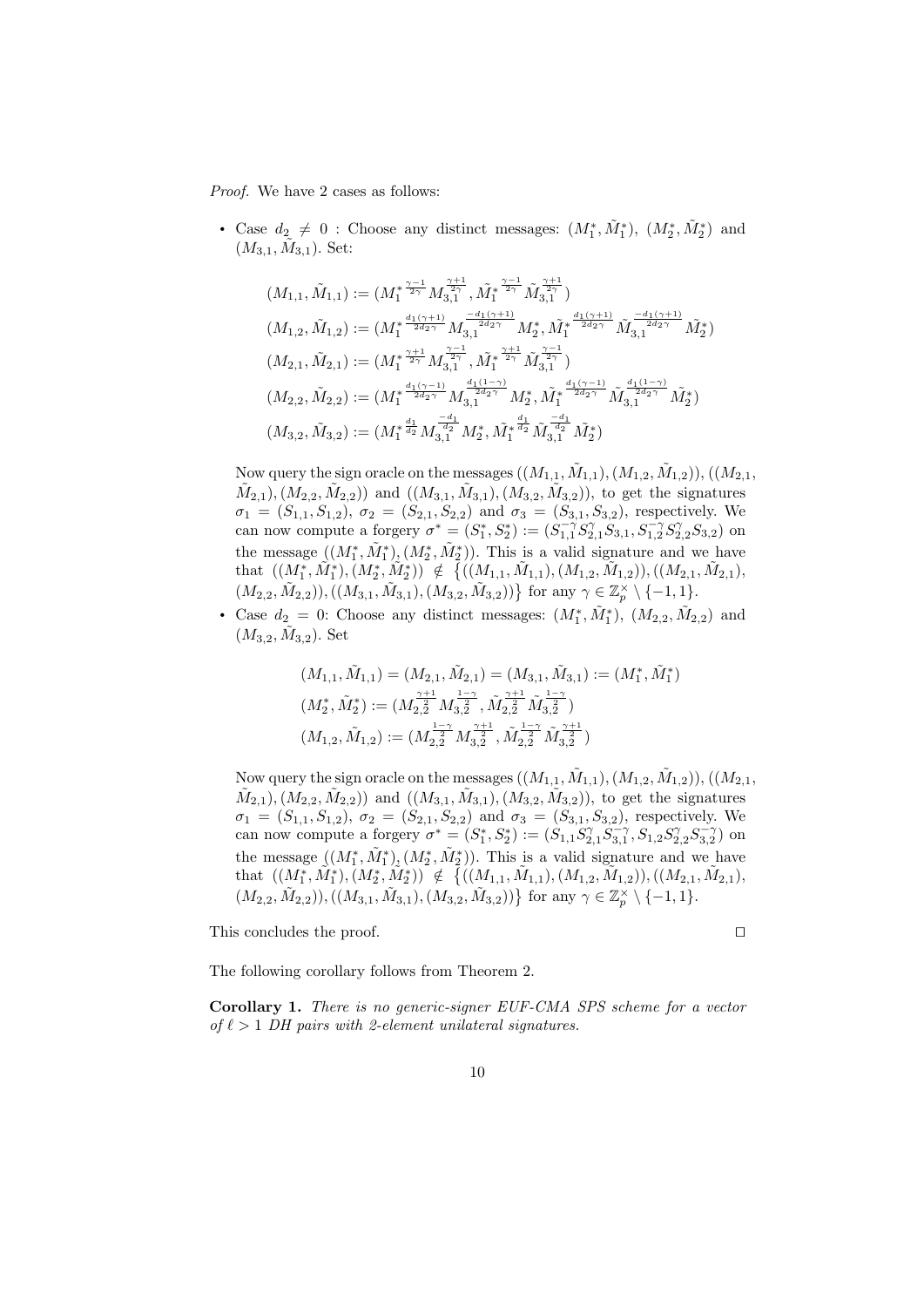## 4 Impossibility of sEUF-CMA (against  $q > 1$  sign queries) SPS Schemes with 2-element Signatures

In this section we prove the impossibility of the existence of sEUF-CMA SPS schemes with 2-element (unilateral/bilateral) signatures. However, in Section 5 we show that sEUF-RMA and sEUF-CMA-RMA with 2-element (unilateral) signatures are possible by giving concrete constructions.

**Theorem 3.** There is no generic-signer sEUF-CMA (against  $q > 1$  sign queries) SPS scheme with 2-element signatures.

Proof. Lemma 1 proved that 1 PPE is sufficient for verifying 2-element signatures. The following 2 lemmata complete the proof, where the first deals with the case of bilateral signatures whereas the second deals with unilateral signatures.

**Lemma 4.** There is no generic-signer sEUF-CMA (against  $q > 1$  sign queries) SPS scheme with 2-element bilateral signatures.

*Proof.* Let's WLOG assume that the signature is of the form  $\sigma = (S_1, \tilde{S}_2)$  $\mathbb{G} \times \mathbb{H}$ , whereas the verification key (including any public parameters) is of the form  $(X, \tilde{Y}) \in \mathbb{G}^n \times \mathbb{H}^{n'}$ . The case where the signature is transposed is similar. A generic signer computes the signature as  $S_1 := M^{\frac{\alpha_1(\bm{x}, \bm{y})}{\alpha'_1(\bm{x}, \bm{y})}} G^{\frac{\beta_1(\bm{x}, \bm{y})}{\beta'_1(\bm{x}, \bm{y})}}$  and  $\tilde{S}_2 :=$  $\tilde{M}^{\frac{\alpha_2(\boldsymbol{x},\boldsymbol{y})}{\alpha_2'(\boldsymbol{x},\boldsymbol{y})}}\tilde{H}^{\frac{\beta_2(\boldsymbol{x},\boldsymbol{y})}{\beta_2'(\boldsymbol{x},\boldsymbol{y})}}$  for some polynomials  $\alpha_1,\alpha'_1,\beta_1,\beta'_1,\alpha_2,\alpha'_2,\beta_2,\beta'_2 \in \mathbb{Z}_p[\boldsymbol{x},\boldsymbol{y}].$ Note that none of those polynomials has a term in  $m$ . Without knowledge of the discrete logarithm of the message  $m$ , it is infeasible for a generic signer to compute a non-trivial signature component where its discrete logarithm  $s_i$ contains the message  $m$  in a term in the denominator. Thus, we must have that either  $e(S_1, \tilde{M})$  or  $e(M, \tilde{S}_2)$  does not feature in the verification equation. WLOG let's assume that  $e(S_1, M)$  does not appear in the verification equation. The proof for the other case where  $e(M, \tilde{S}_2)$  does not appear in the verification equation is similar.

Such a scheme would have a verification equation of the following form:

$$
e(S_1, \prod_{i=1}^{n'} \tilde{Y}_i^{c_i} \tilde{S}_2^d) e(\prod_{i=1}^n X_i^{b_i}, \tilde{M}) e(M, \prod_{i=1}^{n'} \tilde{Y}_i^{e_i} \tilde{S}_2^f \tilde{M}^k)
$$

$$
e(\prod_{i=1}^n X_i^{a_i}, \tilde{S}_2) = \prod_{i=1}^n \prod_{j=1}^{n'} e(X_i, \tilde{Y}_j)^{t_{i,j}} \qquad (4)
$$

We have 3 cases as follows:

• Case for some  $i \in [n']$ ,  $c_i \neq 0$ : After getting a signature  $\sigma = (S_1, \tilde{S}_2)$  on a (random) message  $(M, \tilde{M})$ , fix any  $i \in [n']$  where  $c_i \neq 0$ , we can compute a new signature  $\sigma^* = (S_1^*, \tilde{S}_2^*)$  on the random message  $(M, \tilde{M})$  as follows:

$$
S_1^*:=M^{\frac{-\gamma f}{c_i+\gamma d}}S_1^{\frac{c_i}{c_i+\gamma d}}\prod_{j=1}^nX_j^{\frac{-a_j\gamma}{c_i+\gamma d}}\qquad \qquad \tilde S_2^*:=\tilde S_2^{\frac{c_i+\gamma d}{c_i}}Y_i^\gamma\prod_{j\neq i}Y_j\frac{c_j\gamma}{c_i}
$$

The new signature is a valid forgery and we have  $\sigma^* \neq \sigma$  for any  $\gamma \in \mathbb{Z}_p^{\times}$ .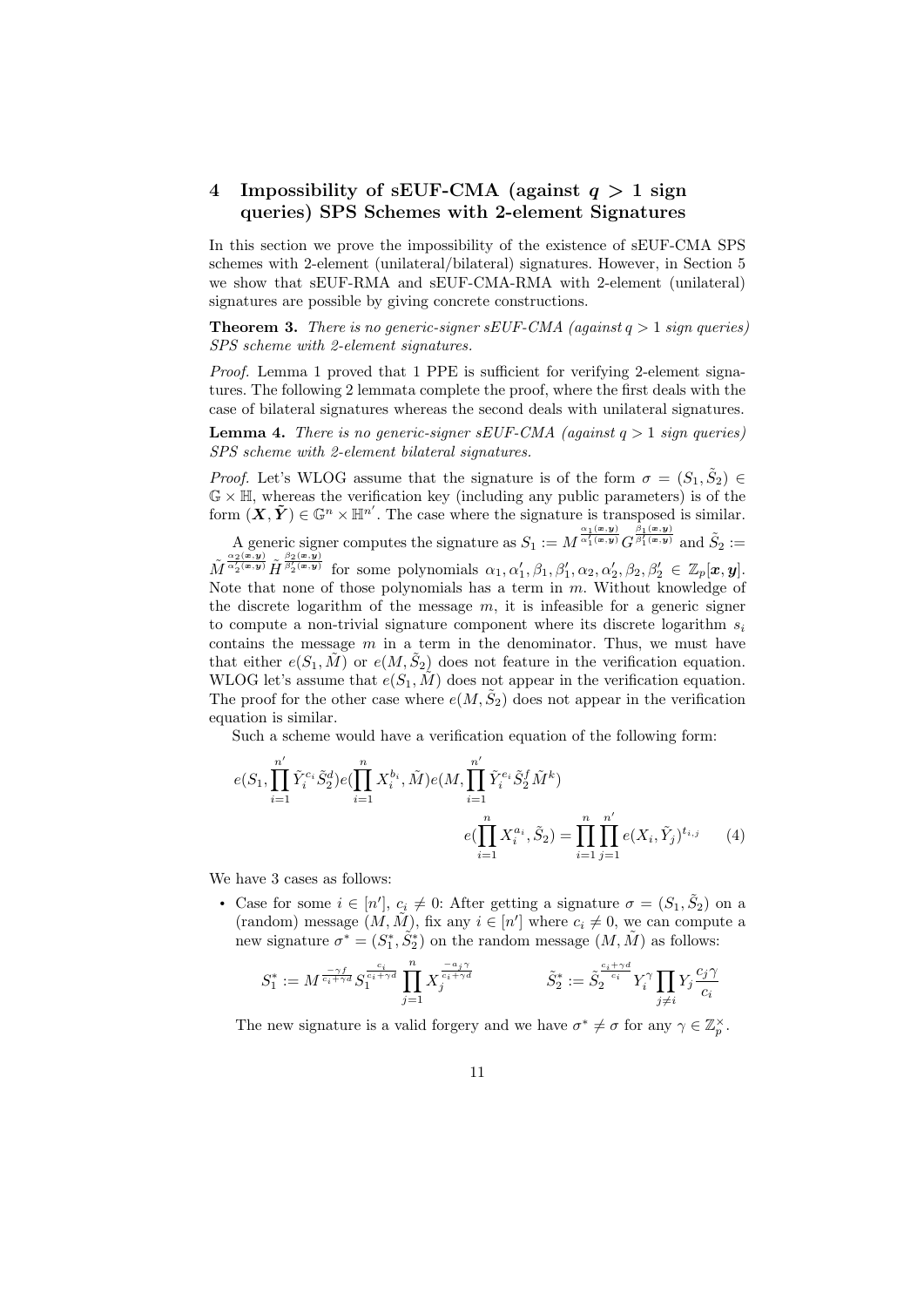• Case  $c_i = 0$  for all  $i \in [n']$  but  $d \neq 0$ : After getting a signature  $\sigma = (S_1, \tilde{S}_2)$  on a (random) message  $(M, \tilde{M})$ , we can compute a new signature  $\sigma^* = (S_1^*, \tilde{S}_2^*)$ on the random message  $(M, \tilde{M})$  as follows:

$$
S_1^* := M^{\frac{f-\gamma f}{\gamma d}} S_1^{\frac{1}{\gamma}} \prod_{i=1}^n X_i^{\frac{a_i - a_i \gamma}{\gamma d}} \qquad \qquad \tilde{S}_2^* := \tilde{S}_2^{\gamma}
$$

The new signature is a valid forgery and  $\sigma^* \neq \sigma$  for any  $\gamma \in \mathbb{Z}_p^{\times} \setminus \{1\}.$ 

• Case  $c_i = 0$  for all  $i \in [n']$  and  $d = 0$ : This means the verification equation does not involve the component  $S_1$  and hence the signature consists of only 1 element and the equation is linear in  $s_2$  (the discrete logarithm of  $\tilde{S}_2$ ). This means for any message there is exactly 1 potential signature which contradicts Theorem 1.

This concludes the proof.

$$
\Box
$$

**Lemma 5.** There is no generic-signer sEUF-CMA (against  $q > 1$  sign queries) SPS scheme with 2-element unilateral signatures.<sup>1</sup>

Proof. WLOG let's count any public parameters (if any) as part of the verification key vk. Such a scheme would have signatures of the form  $\sigma = (S_1, S_2) \in \mathbb{G}^2$ , a verification key of the form  $(\mathbf{X}, \mathbf{Y}) \in \mathbb{G}^n \times \mathbb{H}^{n'}$ , and a verification equation of the following form:

$$
\prod_{i=1}^{2} e(S_i, \prod_{j=1}^{n'} \tilde{Y}_j^{c_{i,j}} \tilde{M}^{d_i}) e(\prod_{i=1}^{n} X_i^{a_i}, \tilde{M}) e(M, \prod_{i=1}^{n'} \tilde{Y}_i^{b_i} \tilde{M}^f) = \prod_{i=1}^{n} \prod_{j=1}^{n'} e(X_i, \tilde{Y}_j)^{t_{i,j}} (5)
$$

Theorem 1 proved that for a scheme to be EUF-RMA secure (against  $q > 1$ ) sign queries), it must have superpolynomially many potential signatures. After obtaining any 2 distinct signatures  $\sigma = (S_1, S_2)$  and  $\sigma' = (S'_1, S'_2)$  on any message  $(M, \tilde{M})$ , we have that  $\sigma^* = (S_1^*, S_2^*) := (S_1^{\gamma} S_1^{\gamma-1} \gamma, S_2^{\gamma} S_2^{\gamma-1} \gamma)$  is with overwhelming probability a new valid signature on  $(M, \tilde{M})$  for any  $\gamma \in \mathbb{Z}_p^{\times} \setminus \{1\}.$ 

This concludes the proof.  $\Box$ 

5 sEUF-CMA-RMA Scheme for Diffie-Hellman Vectors

Here we construct a sEUF-CMA-RMA scheme with 2-element unilateral signatures for the message space  $\mathcal{M} = \mathcal{M}_{C} \times \mathcal{M}_{R}$  where  $\mathcal{M}_{C} = \widehat{\mathbb{GH}}$  and  $\mathcal{M}_{R} = \widehat{\mathbb{GH}}^{\eta}$ for any  $\eta \geq 1$ . This also implies the existence of sEUF-RMA schemes with 2-element unilateral signatures.

Given the description of Type-3 bilinear groups  $P$  output by  $\mathcal{B}\mathcal{G}(1^{\kappa})$ , the scheme is as follows:

 $^{\rm 1}$  Our result is stronger than that of [32] since we consider a bilateral verification key.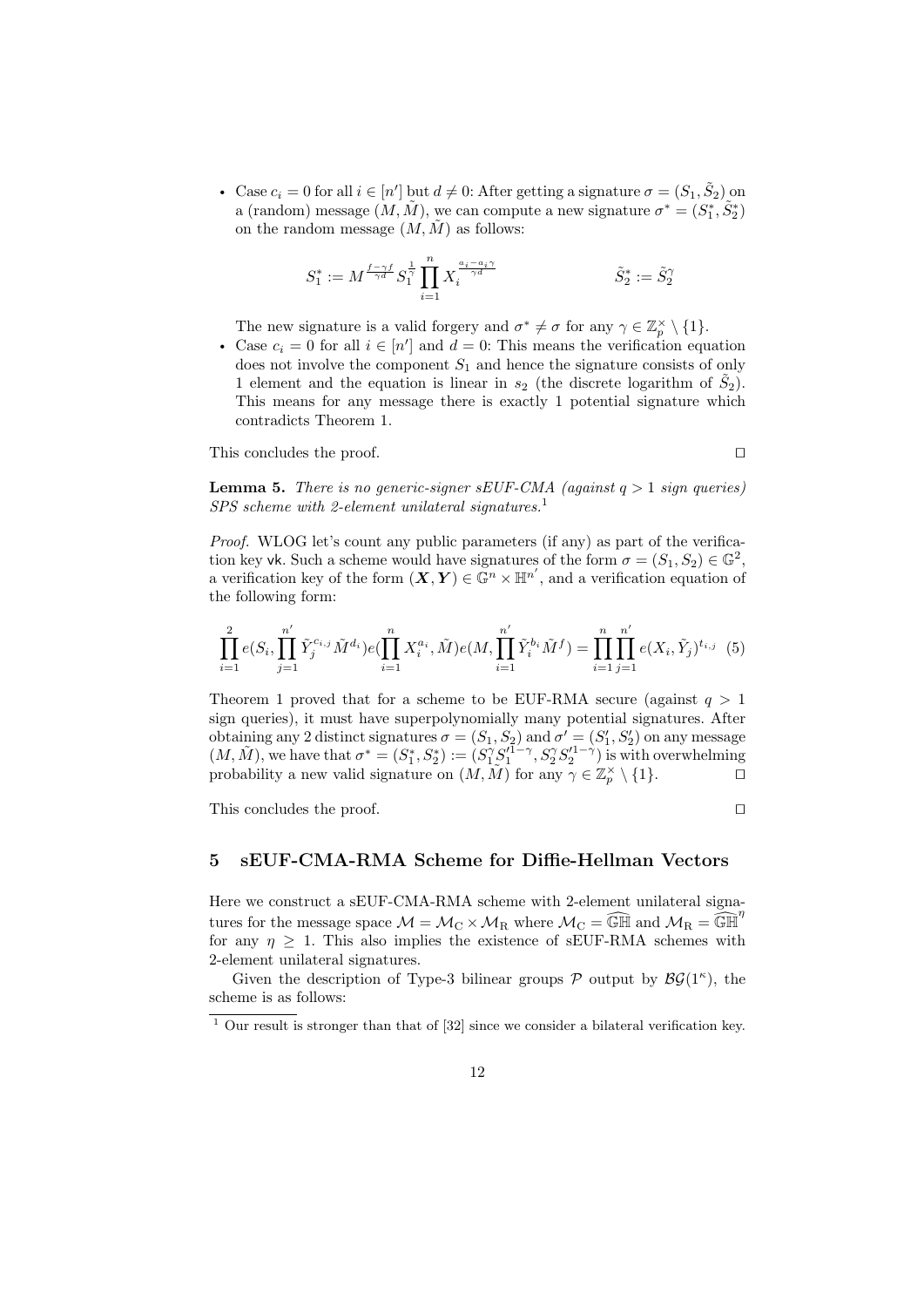- KeyGen(P): Select  $u, w_1, w_2, x, y_1, \ldots, y_n \leftarrow \mathbb{Z}_p$ . Set  $X := G^x$ ,  $Y_i := G^{y_i}$  for all  $i \in [\eta], U := G^u, \, \tilde{W}_1 := \tilde{H}^{w_1}$  and  $\tilde{W}_2 := \tilde{H}^{w_2}$ . Set sk  $:= (w_1, w_2, u, x, y_1,$  $\ldots, y_{\eta}$  and  $\mathsf{vk} := (\tilde{W}_1, \tilde{W}_2, U, X, Y_1, \ldots, Y_{\eta}) \in \mathbb{H}^2 \times \mathbb{G}^{2+\eta}.$
- Sign  $\left($  sk,  $\left( M,\tilde{M}\right)$  ,  $\left( (M_{1}',\tilde{M}_{1}'),\ldots,(M_{\eta}',\tilde{M}_{\eta}')\right) \right)$ : To sign  $\left( (M,\tilde{M}),((M_{1}',\tilde{M}_{1}'),$  $\ldots, (M'_{\eta}, \tilde{M}'_{\eta}))\Big) \in \widehat{\mathbb{GH}}^{1+\eta}, \text{ select } r \leftarrow \mathbb{Z}_p \text{ and set } R := G^r, \text{ and } S :=$  $(M^{r+x} \prod_{i=1}^{n} M'_{i}^{r+y_i} R^{w_1} U)^{\frac{1}{w_2}}$ . Return  $\sigma := (R, S) \in \mathbb{G}^2$ .
- Verify  $\left($  vk,  $\left( (M, \tilde M), \left( (M'_1, \tilde M'_1), \ldots, (M'_\eta, \tilde M'_\eta) \right) \right), \sigma = (R,S) \right)$ : Return 1 only if  $R, S \in \mathbb{G}$ ,  $(M, \tilde{M}) \in \widehat{\mathbb{GH}}$ , for all  $i \in [\eta] : (M'_i, \tilde{M}'_i) \in \widehat{\mathbb{GH}}$ , and

$$
e(S,\tilde{W}_2)=e(R,\tilde{M}\prod_{i=1}^{\eta}\tilde{M}_i'\tilde{W}_1)e(X,\tilde{M})\prod_{i=1}^{\eta}e(Y_i,\tilde{M}_i')e(U,\tilde{H}),
$$

otherwise, return 0.

Remark 1. We can set  $Y_1 = G$  which reduces the size of the verification key by one group element.

Security of the Scheme. Correctness of the scheme follows by inspection and is straightforward to verify. We now prove the following theorem.

#### Theorem 4. The scheme is sEUF-CMA-RMA secure in the generic group model.

Proof. We show that no linear combinations representing Laurent polynomials (of degrees ranging from  $-1$  to 2 after q sign queries) in the discrete logarithms of the group elements the adversary sees correspond to a forgery on a new message.

At the start of the game, the only elements in  $\mathbb H$  the adversary sees are  $\tilde{H}$ ,  $\tilde{W}_1$ ,  $\tilde{W}_2$  which correspond to the discrete logarithms 1,  $w_1, w_2$ , respectively, whereas the only elements in  $\mathbb{G}$  the adversary sees are  $G, X, Y_1, \ldots, Y_n, U$  which correspond to the discrete logarithms 1,  $x, y_1, \ldots, y_n, u$ , respectively.

Note that the only elements of  $H$  the q sign queries return are the uniformly random parts of the message  $\{\tilde{M}'_{i,j}\}$  for  $i \in [q]$  and  $j \in [\eta]$ . Thus, at the *i*-th sign query on the message  $(M_i, \tilde{N}_i) \in \widehat{\mathbb{GH}}$ ,  $m_i$  and  $n_i$  the discrete logarithms of  $M_i$ and  $\tilde{N}_i$ , respectively, can only be linear combinations of the discrete logarithms of the elements in G and H, respectively, the adversary sees up to that point of time. Thus, we have

$$
m_{i} = a_{m_{i}} + b_{m_{i}}u + c_{m_{i}}x + \sum_{k=1}^{\eta} d_{m_{i,k}}y_{k} + \sum_{\ell=1}^{i-1} \sum_{k=1}^{\eta} e_{m_{i,\ell,k}}m'_{\ell,k} + \sum_{j=1}^{i-1} f_{m_{i,j}}r_{j}
$$
  
+ 
$$
\sum_{j=1}^{i-1} g_{m_{i,j}}\left(\frac{m_{j}(r_{j}+x) + \sum_{k=1}^{\eta} m'_{j,k}(r_{j}+y_{k}) + r_{j}w_{1} + u}{w_{2}}\right)
$$
  

$$
n_{i} = a_{n_{i}} + b_{n_{i}}w_{1} + c_{n_{i}}w_{2} + \sum_{\ell=1}^{i-1} \sum_{k=1}^{\eta} d_{n_{i,\ell,k}}m'_{\ell,k}
$$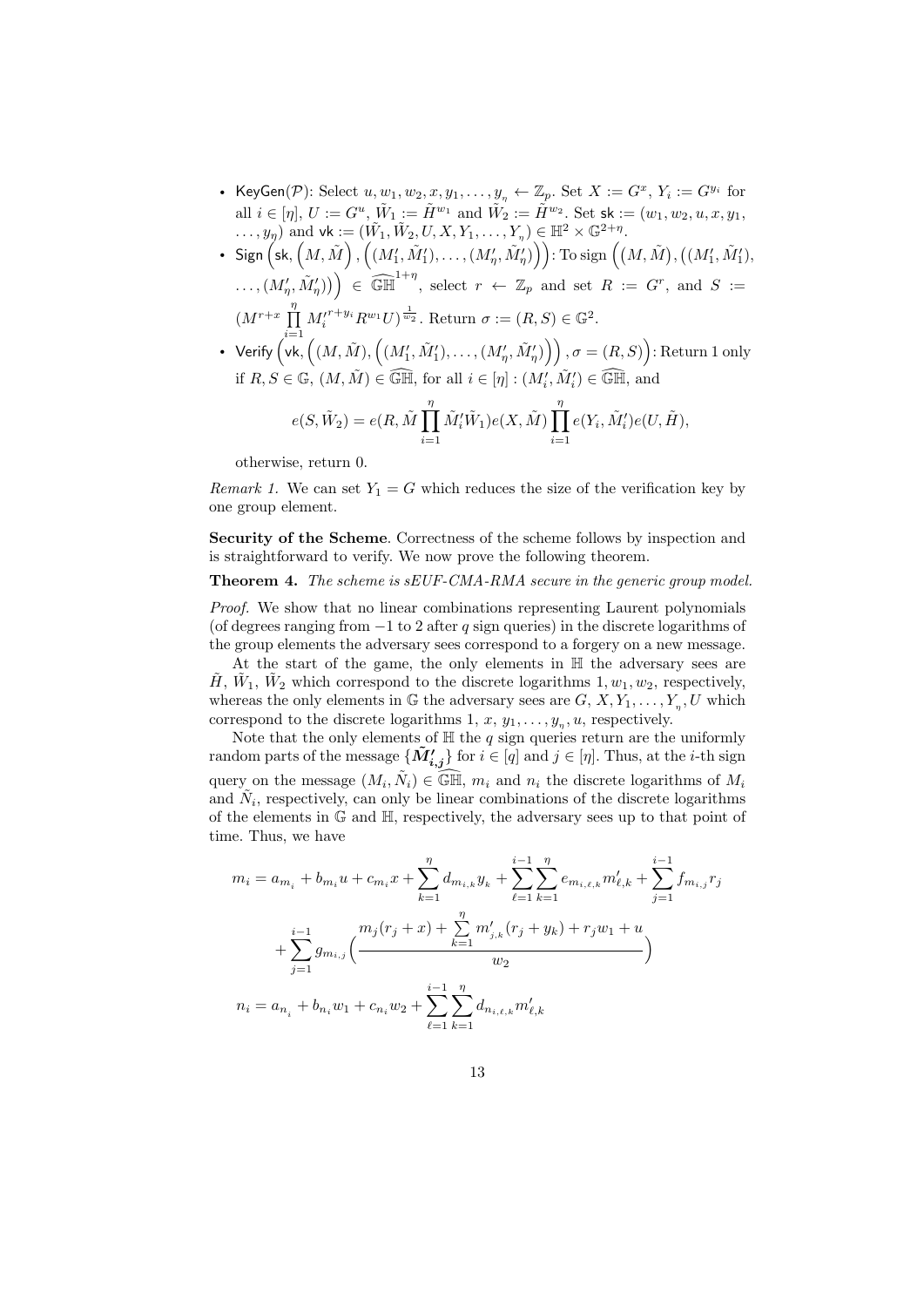Since for all  $i \in [q]$ , we must have that  $(M_i, \tilde{N}_i) \in \widehat{\mathbb{GH}}$ , i.e.  $m_i = n_i$ , we must have that  $a_{m_i} = a_{n_i}$ ,  $b_{m_i} = b_{n_i} = c_{m_i} = c_{n_i} = 0$ ,  $d_{m_{i,k}} = 0$  for all  $k \in [\eta]$ ,  $f_{m_{i,j}} = g_{m_{i,j}} = 0$  for all  $j \in [i-1]$ , and  $d_{n_{i,\ell,k}} = e_{m_{i,\ell,k}}$  for all  $\ell \in [i-1]$  and  $k \in [\eta]$ . Thus, we have

$$
m_i = n_i = a_{m_i} + \sum_{\ell=1}^{i-1} \sum_{k=1}^{\eta} e_{m_{i,\ell,k}} m'_{\ell,k}
$$

If the message is well-formed, then at the i-th sign query, the adversary will receive a signature of the form  $\sigma_i = (r_i, s_i)$ , where  $s_i$  is of the following form:

$$
s_i = \frac{m_i(r_i + x) + \sum_{j=1}^{n} m'_{i,j}(r_i + y_j) + r_i w_1 + u}{w_2}
$$

At the end of the game (after at most  $q$  sign queries), we must have

$$
m^* = n^* = a_m + \sum_{\ell=1}^q \sum_{k=1}^{\eta} e_{m_{\ell,k}} m'_{\ell,k}
$$

$$
m'^*_j = n'^*_j = a_{m'_j} + \sum_{\ell=1}^q \sum_{k=1}^{\eta} e_{m'_{j,\ell,k}} m'_{\ell,k} \text{ for all } j \in [\eta]
$$

Similarly, since the adversary can only construct her forgery as linear combinations of the Laurent polynomials she sees in the game, we have at the end of the game that  $r^*$  and  $s^*$  must be linear combinations of the Laurent polynomials in G. Thus, we have:

$$
r^* = a_r + b_r u + c_r x + \sum_{i=1}^{\eta} d_{r_i} y_i + \sum_{i=1}^{\eta} \sum_{j=1}^{\eta} e_{r_{i,j}} m'_{i,j} + \sum_{i=1}^{\eta} f_{r_i} r_i
$$
  
+ 
$$
\sum_{i=1}^{\eta} g_{r_i} \Big( \frac{m_i (r_i + x) + \sum_{j=1}^{\eta} m'_{i,j} (r_i + y_j) + r_i w_1 + u}{w_2} \Big)
$$
  

$$
s^* = a_s + b_s u + c_s x + \sum_{i=1}^{\eta} d_{s_i} y_i + \sum_{i=1}^{\eta} \sum_{j=1}^{\eta} e_{s_{i,j}} m'_{i,j} + \sum_{i=1}^{\eta} f_{s_i} r_i
$$
  
+ 
$$
\sum_{i=1}^{\eta} g_{s_i} \Big( \frac{m_i (r_i + x) + \sum_{j=1}^{\eta} m'_{i,j} (r_i + y_j) + r_i w_1 + u}{w_2} \Big)
$$

Since by the verification equation we must have that:

$$
s^* w_2 = r^* (m^* + \sum_{j=1}^{\eta} m_j'^* + w_1) + m^* x + \sum_{j=1}^{\eta} m_j'^* y_j + u
$$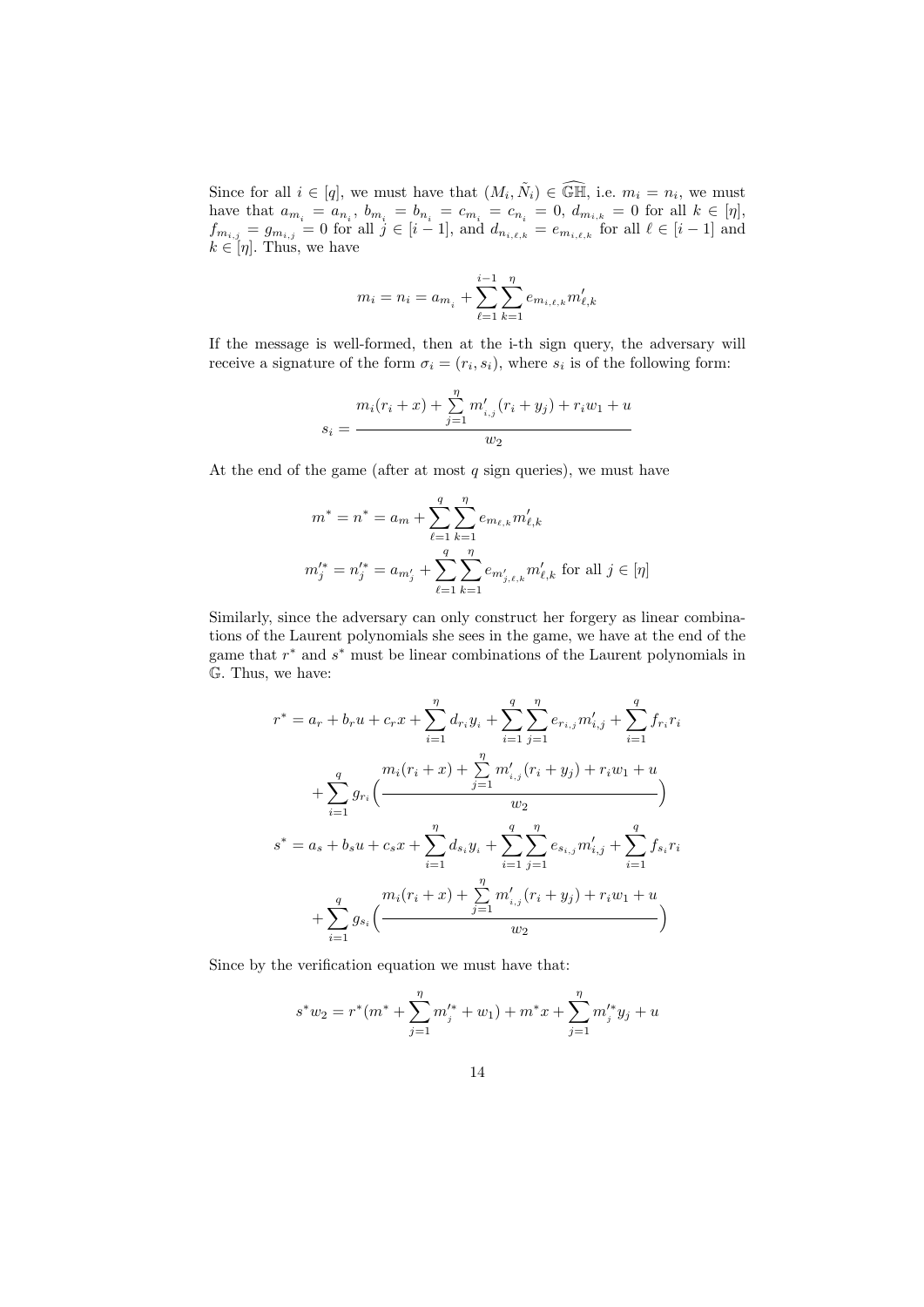Thus, we must have that:

$$
a_s w_2 + b_s u w_2 + c_s x w_2 + \sum_{i=1}^{\eta} d_{s_i} y_i w_2 + \sum_{i=1}^{q} \sum_{j=1}^{\eta} e_{s_{i,j}} m'_{i,j} w_2 + \sum_{i=1}^{q} f_{s_i} r_i w_2
$$
  
+ 
$$
\sum_{i=1}^{q} g_{s_i} \left( m_i (r_i + x) + \sum_{j=1}^{\eta} m'_{i,j} (r_i + y_j) + r_i w_1 + u \right)
$$
  
= 
$$
\left( a_r + b_r u + c_r x + \sum_{i=1}^{\eta} d_{r_i} y_i + \sum_{i=1}^{q} \sum_{j=1}^{\eta} e_{r_{i,j}} m'_{i,j} + \sum_{i=1}^{q} f_{r_i} r_i + \sum_{i=1}^{q} f_{r_i} r_i + \sum_{i=1}^{q} g_{r_i} \left( \frac{m_i (r_i + x) + \sum_{j=1}^{\eta} m'_{i,j} (r_i + y_j) + r_i w_1 + u}{w_2} \right) \right) \left( m^* + \sum_{i=1}^{\eta} m'_i{}^* + w_1 \right)
$$
  
+ 
$$
m^* x + \sum_{i=1}^{\eta} m'_i{}^* y_i + u
$$

There is no term of the form  $\frac{uw_1}{w_2}$  on the LHS, so we must have that for all  $i \in [q]$ that  $g_{r_i} = 0$ . Also, for all  $i \in [\eta]$ , there are no terms of the form  $xw_1, y_iw_1, uw_1$ or  $w_1$  on the LHS so we must have that  $c_r = 0$ ,  $d_{r_i} = 0$  for all  $i \in [\eta]$ ,  $b_r = 0$ and  $a_r = 0$ . Thus, we have:

$$
a_s w_2 + b_s u w_2 + c_s x w_2 + \sum_{i=1}^{\eta} d_{s_i} y_i w_2 + \sum_{i=1}^{q} \sum_{j=1}^{\eta} e_{s_{i,j}} m'_{i,j} w_2 + \sum_{i=1}^{q} f_{s_i} r_i w_2
$$
  
+ 
$$
\sum_{i=1}^{q} g_{s_i} \left( m_i (r_i + x) + \sum_{j=1}^{\eta} m'_{i,j} (r_i + y_j) + r_i w_1 + u \right)
$$
  
= 
$$
\Big( \sum_{i=1}^{q} \sum_{j=1}^{\eta} e_{r_{i,j}} m'_{i,j} + \sum_{i=1}^{q} f_{r_i} r_i \Big) \Big( m^* + \sum_{i=1}^{\eta} m'^*_i + w_1 \Big) + m^* x + \sum_{i=1}^{\eta} m'^*_i y_i + u
$$

There are no terms on the RHS with any of the monomials  $w_2, uw_2, xw_2, y_iw_2$ for any  $i \in [\eta]$ ,  $r_i w_2$  for any  $i \in [q]$ , or  $m'_{i,j} w_2$  for any  $i \in [q]$  and  $j \in [\eta]$ . Thus, we must have that  $a_s = 0$ ,  $b_s = 0$ ,  $c_s = 0$ ,  $d_{s_i} = 0$  for all  $i \in [\eta]$ ,  $f_{s_i} = 0$  for all  $i \in [q]$ , and for all  $i \in [q]$  and all  $j \in [\eta]$  that  $e_{s_{i,j}} = 0$ . Thus, we have:

$$
\sum_{i=1}^{q} g_{s_i} \left( m_i (r_i + x) + \sum_{j=1}^{n} m'_{i,j} (r_i + y_j) + r_i w_1 + u \right)
$$
  
= 
$$
\left( \sum_{i=1}^{q} \sum_{j=1}^{n} e_{r_{i,j}} m'_{i,j} + \sum_{i=1}^{q} f_{r_i} r_i \right) \left( m^* + \sum_{i=1}^{n} m'^*_i + w_1 \right) + m^* x + \sum_{i=1}^{n} m'^*_i y_i + u
$$

There are no terms of the form  $m'_{i,j}w_1$  for any  $i \in [q]$  and any  $j \in [\eta]$  on the LHS. Thus, we must have that  $e_{r_{i,j}} = 0$  for all  $i \in [q]$  and all  $j \in [\eta]$  and hence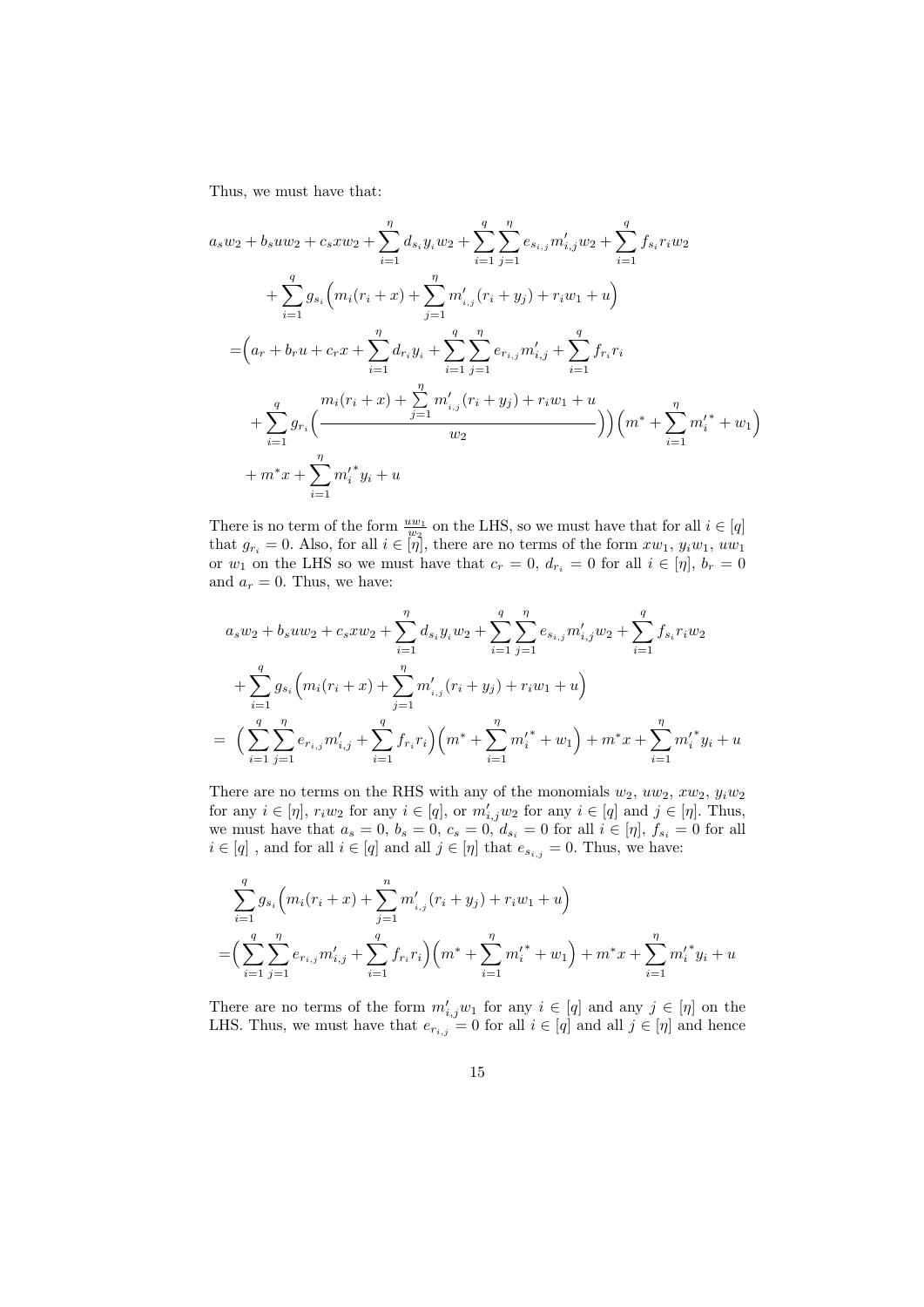we must have that:

$$
\sum_{i=1}^{q} g_{s_i} \left( m_i (r_i + x) + \sum_{j=1}^{n} m'_{i,j} (r_i + y_j) + r_i w_1 + u \right)
$$
  
= 
$$
\sum_{i=1}^{q} f_{r_i} r_i m^* + \sum_{i=1}^{q} f_{r_i} r_i \sum_{i=1}^{n} m'_{i} + \sum_{i=1}^{q} f_{r_i} r_i w_1 + m^* x + \sum_{i=1}^{n} m'_{i} w_i + u
$$

By the term u we have that  $\sum_{n=1}^{q}$  $\sum_{i=1} g_{s_i} = 1$  and we must have that there is at least one value of  $g_{s_i} \neq 0$ . Also, by the term  $r_i w_1$  we have that  $g_{s_i} = f_{r_i}$  for all  $i \in [q]$ . Note that  $m'_{i,j}$  for all  $i \in [q]$  and all  $j \in [\eta]$  on the LHS are all chosen uniformly at random by the sign oracle. Also, there is no term on the LHS containing the monomial  $m_{i,j} r_k$  for any  $k \neq i$ . Thus, we cannot have for any  $i, j \in [q]$  where  $i \neq j$  that  $f_{r_i} \neq 0$  and  $f_{r_j} \neq 0$ . This means we must have for some  $i \in [q]$  that:

$$
g_{s_i}m_i(r_i + x) + g_{s_i} \sum_{j=1}^{\eta} m'_{i,j}(r_i + y_j) + g_{s_i}r_iw_1 + g_{s_i}u
$$
  
=  $f_{r_i}r_im^* + f_{r_i}r_i \sum_{i=1}^{\eta} m'_{i}^* + f_{r_i}r_iw_1 + m^*x + \sum_{i=1}^{\eta} m'_{i}^*y_i + u$ 

Since we must have that  $\sum_{n=1}^{q}$  $\sum_{i=1} g_{s_i} = 1$  and for all  $i \in [q]$  that  $g_{s_i} = f_{r_i}$ , we must have:

$$
m_i(r_i + x) + \sum_{j=1}^{\eta} m'_{i,j}(r_i + y_j) + r_i w_1 + u
$$
  
=  $r_i m^* + r_i \sum_{i=1}^{\eta} m'_i{}^* + r_i w_1 + m^* x + \sum_{i=1}^{\eta} m'_i{}^* y_i + u$ 

By the monomial x, we must have that  $m^* = m_i$ , whereas by the monomial  $y_j$ we must have that  $m'_{i,j} = m'^*_j$  for all  $j \in [\eta]$ . The above also means we have  $r^* = r_i$  and  $s^* = s_i$ . This means  $(r^*, s^*)$  is not a valid forgery.

Remark 2. The proof holds even if we have that  $y_1 = 1$  which means we can reduce the size of the verification key by eliminating 1 group element.

This concludes the proof.  $\Box$ 

# References

1. M. Abe, M. Ambrona, M. Ohkubo, and M. Tibouchi. Lower Bounds on Structure-Preserving Signatures for Bilateral Messages. In SCN 2018, Springer LNCS 11035, 3–22, 2018.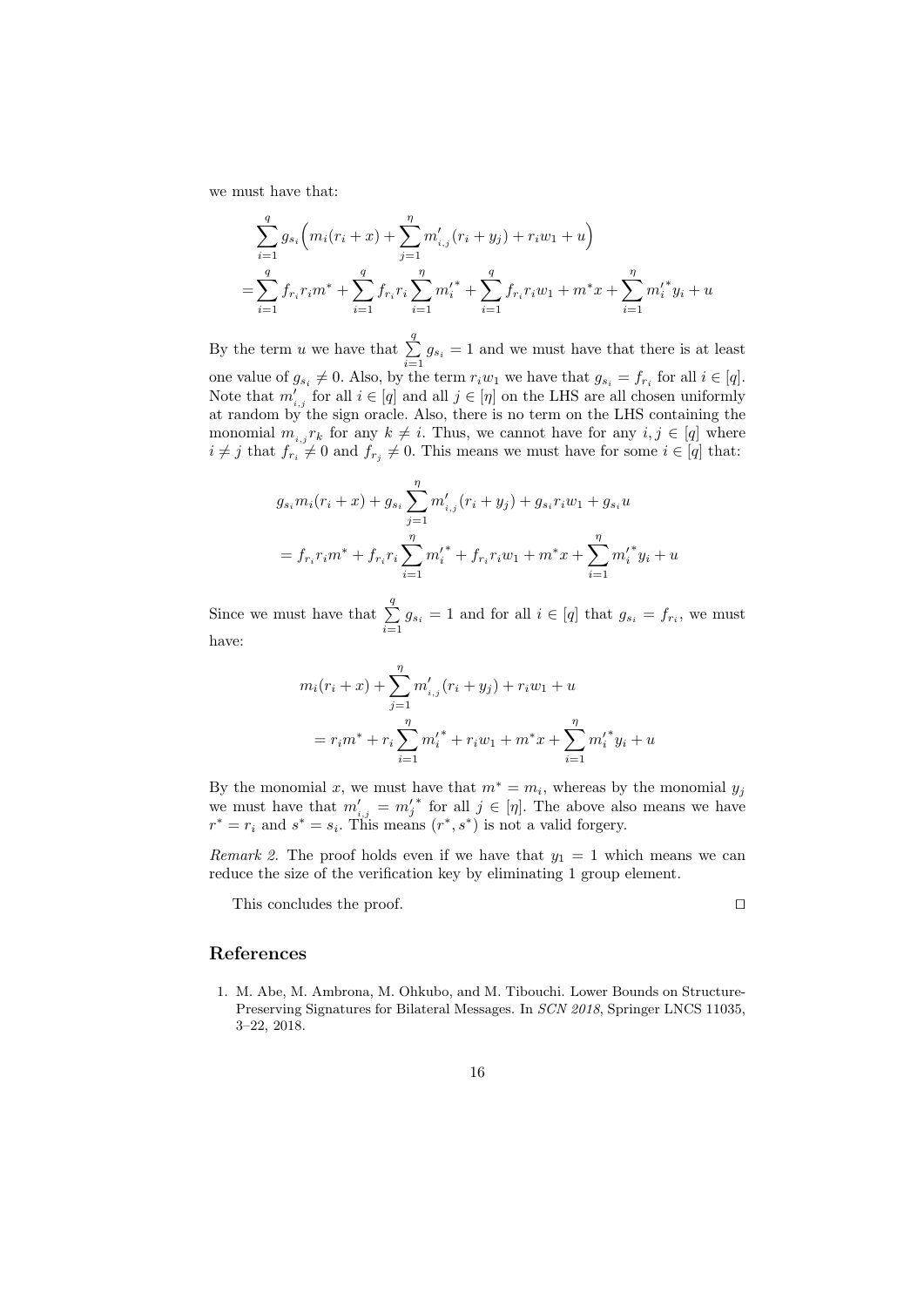- 2. M. Abe, M. Chase, B. David, M. Kohlweiss, R. Nishimaki and M. Ohkubo. Constant-Size Structure-Preserving Signatures: Generic Constructions and Simple Assumptions. In ASIACRYPT 2012, Springer LNCS 7658, 4–24, 2012.
- 3. M. Abe, B. David, M. Kohlweiss, R. Nishimaki and M. Ohkubo. Tagged One-Time Signatures: Tight Security and Optimal Tag Size. In PKC 2013, Springer LNCS 7778, 312–331, 2013.
- 4. M. Abe, G. Fuchsbauer, J. Groth, K. Haralambiev and M. Ohkubo. Structurepreserving signatures and commitments to group elements. In CRYPTO 2010, Springer LNCS 6223, 209–236, 2010.
- 5. M. Abe, J. Groth, K. Haralambiev and M. Ohkubo. Optimal Structure-Preserving Signatures in Asymmetric Bilinear Groups. In CRYPTO 2011, Springer LNCS 6841, 649–666, 2011.
- 6. M. Abe, J. Groth and M. Ohkubo. Separating Short Structure-Preserving Signatures from Non-interactive Assumptions. In ASIACRYPT 2011, Springer LNCS 7073, 628–646, 2011.
- 7. M. Abe, J. Groth, M. Ohkubo and M. Tibouchi. Unified, Minimal and Selectively Randomizable Structure-Preserving Signatures. In TCC 2014, Springer LNCS 8349, 688–712, 2014.
- 8. M. Abe, J. Groth, M. Ohkubo and M. Tibouchi. Structure-Preserving Signatures from Type II Pairings. In CRYPTO 2014, Springer LNCS 8616, 390–407, 2014.
- 9. M. Abe, D. Hofheinz, R. Nishimaki, M. Ohkubo and J. Pan. Compact Structure-Preserving Signatures with Almost Tight Security. In CRYPTO 2017, Springer LNCS 10402, 548–580, 2017.
- 10. M. Abe, M. Kohlweiss, M. Ohkubo and M. Tibouchi. Fully Structure-Preserving Signatures and Shrinking Commitments. In EUROCRYPT 2015, Springer LNCS 9057, 35–65, 2015.
- 11. J.H. An, Y. Dodis and T. Rabin. On the Security of Joint Signature and Encryption. In *EUROCRYPT 2002*, Springer LNCS 2332, 83-107, 2002.
- 12. N. Attrapadung, B. Libert and T. Peters. Computing on authenticated data: new privacy definitions and constructions. In ASIACRYPT 2012, Springer LNCS 7658, 367–385, 2012.
- 13. F. Baldimtsi, M. Chase, G. Fuchsbauer, and M. Kohlweiss. Anonymous Transferable E-Cash. In PKC 2015, Springer LNCS 9020, 101–124, 2015.
- 14. G. Barthe, E. Fagerholm, D. Fiore, A. Scedrov, B. Schmidt and M. Tibouchi. Strongly-Optimal Structure Preserving Signatures from Type II Pairings: Synthesis and Lower Bounds. In PKC 2015, Springer LNCS 9020, 355–376, 2015.
- 15. D. Bernhard, G. Fuchsbauer and E. Ghadafi. Efficient Signatures of Knowledge and DAA in the Standard Model. In ACNS 2013, Springer LNCS 7954, 518–533, 2013.
- 16. E. Brickell, J. Camenisch and L. Chen. Direct anonymous attestation. ACM CCS 2004, ACM, 132–145, 2004.
- 17. J. Camenisch, M. Dubovitskaya and K. Haralambiev. Efficient Structure-Preserving Signature Scheme from Standard Assumptions. In SCN 2012, Springer LNCS 7485, 76–94, 2012.
- 18. J. Camenisch, M. Dubovitskaya, K. Haralambiev, and M. Kohlweiss. Composable and Modular Anonymous Credentials: Definitions and Practical Constructions. In ASIACRYPT 2015, Springer LNCS 9453, 262–288, 2015.
- 19. M. Chase and M. Kohlweiss. A New Hash-and-Sign Approach and Structure-Preserving Signatures from DLIN. In SCN 2012, Springer LNCS 7485, 131–148, 2012.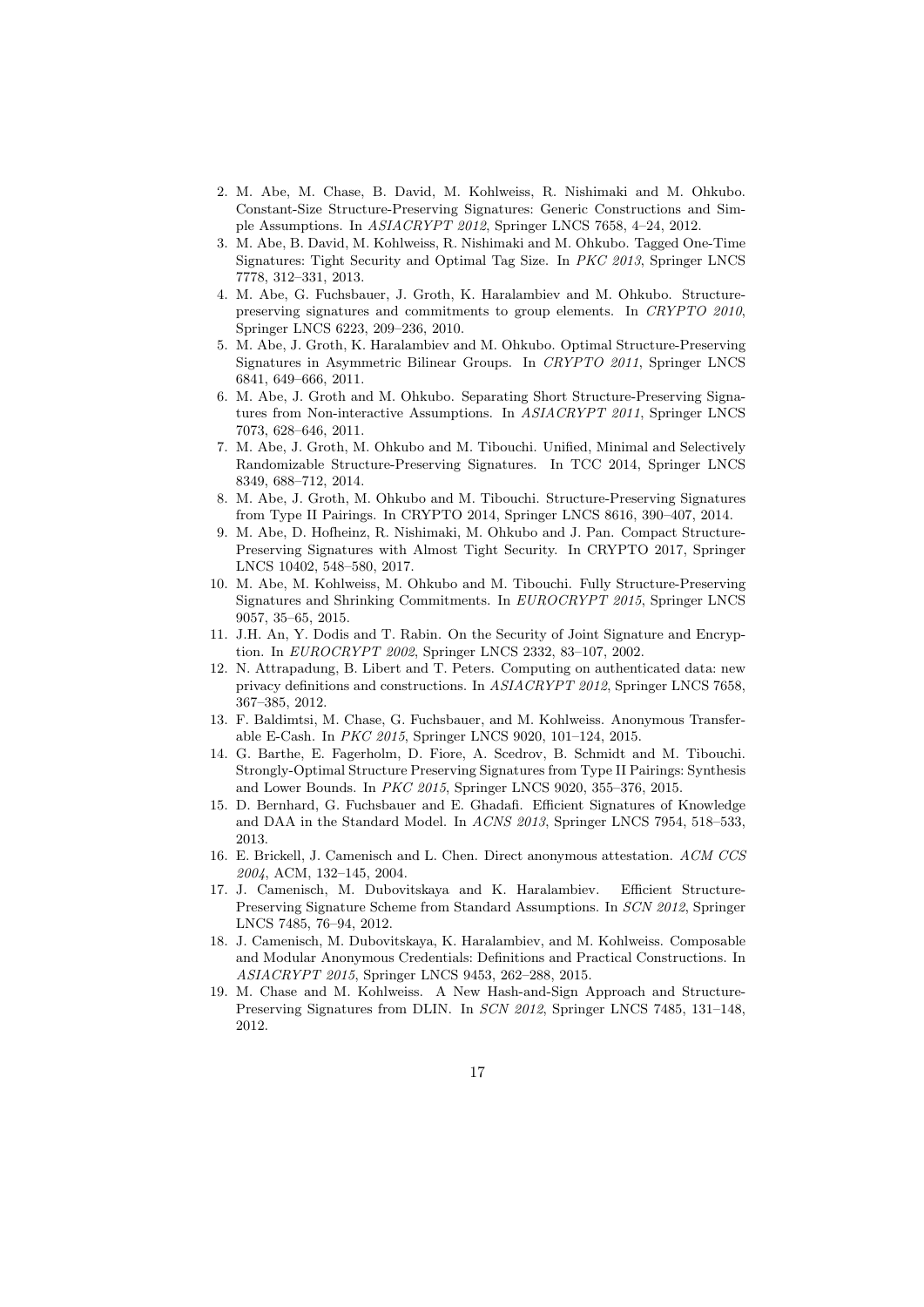- 20. S. Chatterjee and A. Menezes. Type 2 Structure-Preserving Signature Schemes Revisited. In ASIACRYPT 2015, Springer LNCS 9452, 286–310, 2015.
- 21. D. Chaum and E. van Heyst. Group signatures. In EUROCRYPT 1991, Springer LNCS 547, 257–265, 1991.
- 22. T. ElGamal. A Public Key Cryptosystem and a Signature Scheme Based on Discrete Logarithms. In IEEE Transactions on Information Theory, volume 31(4), 1985, 469–472, 1985.
- 23. A. El Kaafarani and E. Ghadafi. Attribute-Based Signatures with User-Controlled Linkability Without Random Oracles. In Cryptography and Coding (IMACC), Springer LNCS 10655, 161–184, 2017.
- 24. A. El Kaafarani, E. Ghadafi and D. Khader. Decentralized Traceable Attribute-Based Signatures. In CT-RSA 2014, Springer LNCS 8366, 327–348, 2014.
- 25. A. Fiat and A. Shamir. How to prove yourself: Practical solutions to identification and signature problems. In CRYPTO 1986, Springer LNCS 263, 186–194, 1986.
- 26. G. Fuchsbauer. Commuting signatures and verifiable encryption. In EUROCRYPT 2011, Springer LNCS 6632, 224–245, 2011.
- 27. G. Fuchsbauer, C. Hanser and D. Slamanig. Practical Round-Optimal Blind Signatures in the Standard Model. In CRYPTO 2015, Springer LNCS 9216, 233–253, 2015.
- 28. S. Galbraith, K. Paterson and N.P. Smart. Pairings for cryptographers. Discrete Applied Mathematics, 156, 2008, 3113–3121, 2008.
- 29. R. Gay, D. Hofheinz, L. Kohl, and J. Pan. More Efficient (Almost) Tightly Secure Structure-Preserving Signatures. In EUROCRYPT 2018, Springer LNCS 10821, 230–258, 2018.
- 30. E. Ghadafi. Formalizing Group Blind Signatures and Practical Constructions without Random Oracles. In ACISP 2013, Springer LNCS 7959, 330–346, 2013.
- 31. E. Ghadafi. Short Structure-Preserving Signatures. In CT-RSA 2016, Springer LNCS 9610, 305–321, 2016.
- 32. E. Ghadafi. More Efficient Structure-Preserving Signatures Or: Bypassing the Type-III Lower Bounds. In ESORICS 2017, Springer LNCS 10493, 43–61, 2017.
- 33. E. Ghadafi. How Low Can You Go? Short Structure-Preserving Signatures for Diffie-Hellman Vectors. In Cryptography and Coding (IMACC), Springer LNCS 10655, 185–204, 2017.
- 34. M. Green and S. Hohenberger. Universally Composable Adaptive Oblivious Transfer. In ASIACRYPT 2008, Springer LNCS 5350, 179–197, 2008.
- 35. J. Groth. Simulation-sound NIZK proofs for a practical language and constant size group signatures. In ASIACRYPT 2006, Springer LNCS 4284, 444–459, 2006.
- 36. J. Groth. Efficient Fully Structure-Preserving Signatures for Large Messages. In ASIACRYPT 2015, Springer LNCS 9452, 239-259, 2015.
- 37. J. Groth and A. Sahai. Efficient non-interactive proof systems for bilinear groups. In SIAM Journal on Computing, volume 41(5), 1193–1232, 2012.
- 38. D. Hofheinz and T. Jager. Tightly Secure Signatures and Public-Key Encryption. In CRYPTO 2012, Springer LNCS 7417, 590–607, 2012.
- 39. C.S. Jutla and A. Roy. Improved Structure Preserving Signatures Under Standard Bilinear Assumptions. In PKC 2017, Springer LNCS 10175, 183–209, 2017.
- 40. E. Kiltz, J. Pan and H. Wee. Structure-Preserving Signatures from Standard Assumptions, Revisited. In CRYPTO 2015, Springer LNCS 9216, 275–295, 2015.
- 41. B. Libert, T. Peters and M. Yung. Short Group Signatures via Structure-Preserving Signatures: Standard Model Security from Simple Assumptions. In CRYPTO 2015, Springer LNCS 9216, 296–316, 2015.